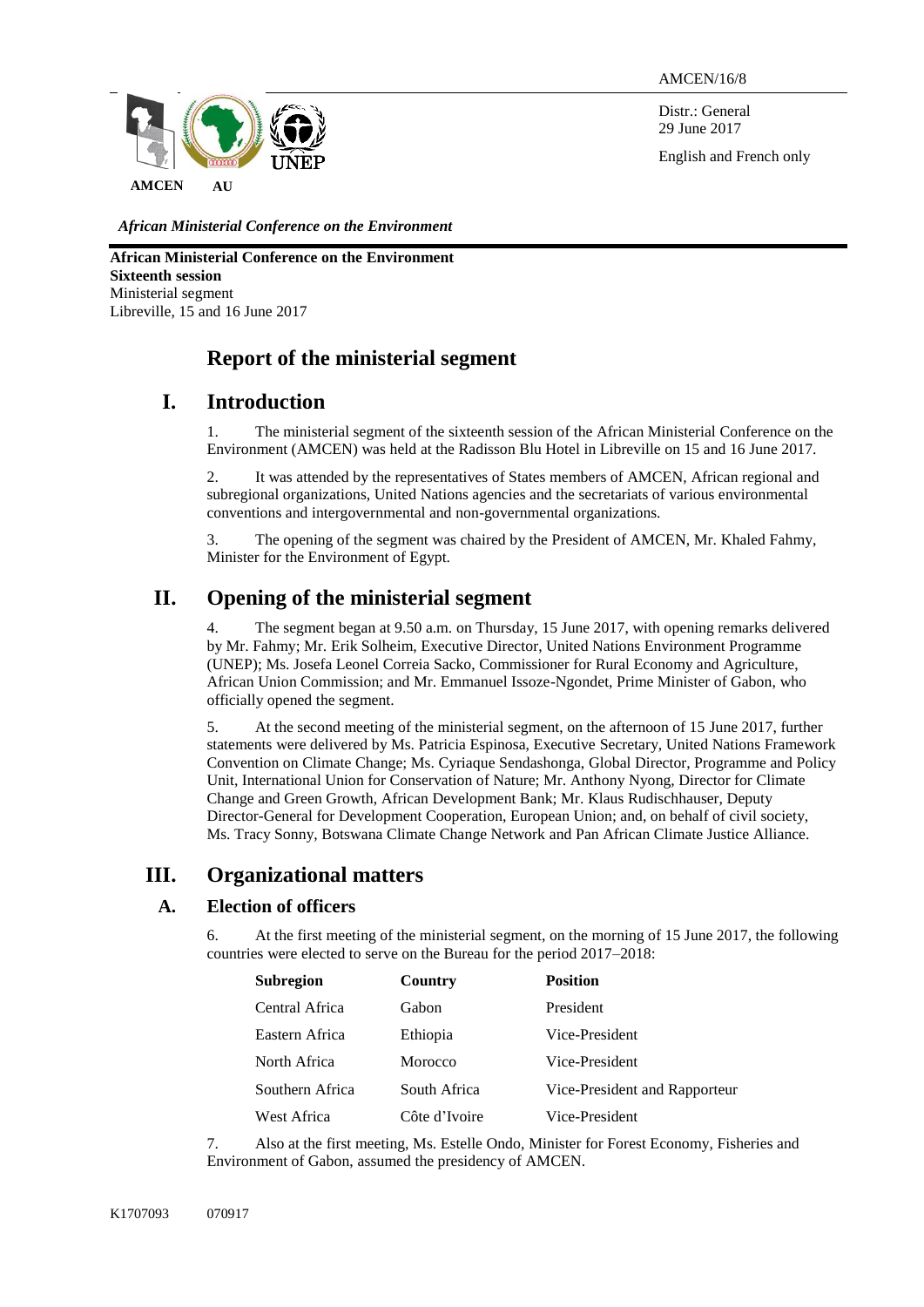8. Ms. Ondo presented Mr. Fahmy with a gift in recognition of his leadership of AMCEN over the previous two years.

#### **B. Adoption of the agenda and programme of work**

9. The Conference adopted the following agenda on the basis of the provisional agenda (AMCEN/16/1):

- 1. Opening of the ministerial segment.
- 2. Organizational matters:
	- (a) Election of officers;
	- (b) Adoption of the agenda and programme of work.
- 3. Consideration of the report of the expert segment.
- 4. Ministerial policy dialogue:
	- (a) Investing in innovative environmental solutions to accelerate implementation of the Sustainable Development Goals and Agenda 2063 in Africa;
	- (b) Towards a pollution-free planet: Africa's engagement in the third session of the United Nations Environment Assembly;
	- (c) Africa's contribution to combating climate change.
- 5. Matters related to the African Ministerial Conference on the Environment:
	- (a) Trust Fund of the African Ministerial Conference on the Environment;
	- (b) Specialized technical committees of the African Union and the African Ministerial Conference on the Environment.
- 6. Consideration of the draft declaration and the draft decisions and key messages.
- 7. Venue and date of the seventeenth meeting.
- 8. Adoption of the report of the ministerial segment.
- 9. Other matters.
- 10. Closure of the session.

10. The Conference agreed to follow the programme of work set out in annex II to the annotations to the provisional agenda (AMCEN/16/1/Add.1).

## **IV. Consideration of the report of the expert segment**

11. At the second meeting of the ministerial segment, the Chair of the expert segment of the sixteenth session of AMCEN, Ms. Yasmine Fouad, Assistant Minister for Sustainable Development and External Affairs, Ministry of the Environment of Egypt, reported on the work and outcomes of the expert segment. The Conference took note of the report.

# **V. Ministerial policy dialogue**

12. Also at the second meeting of the ministerial segment, the President introduced the ministerial policy dialogue on the themes of investing in innovative environmental solutions to accelerate implementation of the Sustainable Development Goals and Agenda 2063 in Africa; towards a pollution-free planet: Africa's engagement in the third session of the United Nations Environment Assembly; and Africa's contribution to combating climate change.

#### **A. Investing in innovative environmental solutions to accelerate implementation of the Sustainable Development Goals and Agenda 2063 in Africa**

13. Mr. Richard Munang, Regional Climate Change Coordinator, UNEP, Africa Office, gave a presentation on the theme. Comments were made by the representatives of Ethiopia and South Africa.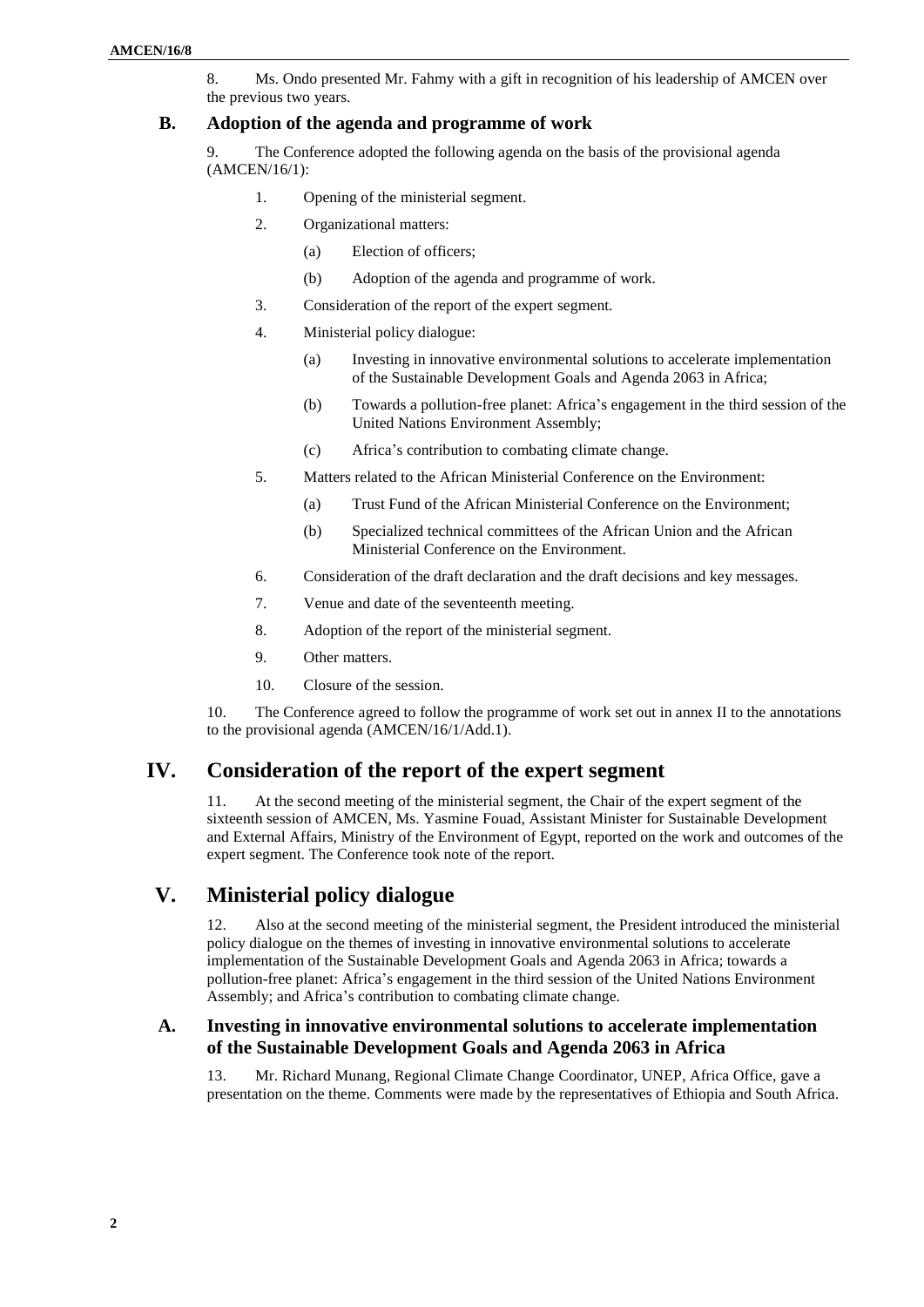### **B. Towards a pollution-free planet: Africa's engagement in the third session of the United Nations Environment Assembly**

14. A presentation on the theme was delivered by Ms. Ligia Noronha, Director of the Division of Technology, Industry and Economics, UNEP, while Mr. Kelebert Nkomani, Ambassador of Zimbabwe to Kenya and Dean of the African Diplomatic Corps in Nairobi, reported on the preparations for the third session of the United Nations Environment Assembly.

#### **C. Africa's contribution to combating climate change**

15. Presentations on the theme were delivered by Mr. Munang; Mr. Seyni Nafo, Chair of the African Group of Negotiators on climate change; and Mr. Seth Osafo, Legal Adviser to the African Group of Negotiators.

# **VI. Matters related to the African Ministerial Conference on the Environment**

#### **A. Trust Fund of the African Ministerial Conference on the Environment**

16. Mr. Stephen Ndeti, Financial Management Officer, UNEP, Africa Office, presented a report on the general trust fund of AMCEN (AMCEN/16/4). The Conference took note of the report.

### **B. Specialized technical committees of the African Union and the African Ministerial Conference on the Environment**

17. At the third meeting of the ministerial segment, on the morning of 16 June 2017, the representative of the secretariat provided an update on the subject of the sub-item and comments were made by the representative of Egypt.

# **VII. Consideration of the draft declaration and the draft decisions and key messages**

18. The ministers considered the draft declaration, draft decisions and key messages submitted by the expert group. The ministers adopted the following decisions, as orally amended: decision 16/1, on investing in innovative environmental solutions for accelerating implementation of the Sustainable Development Goals and Agenda 2063 in Africa; decision 16/2, an omnibus decision on environment in Africa, containing parts on governance mechanisms for ocean- ecosystem-based management in Africa; managing pollution in Africa; desertification, land degradation and drought; wildlife: management and illegal trade; hosting of the fourteenth session of the Conference of the Parties to the Convention on Biological Diversity in Egypt; and sustainable renewable energy; decision 16/3, on Africa's engagement in the third session of the United Nations Environment Assembly of UNEP; and decision 16/4, on climate change. The decisions are set out in annex II to the present report.

19. The ministers also adopted the Libreville Declaration on Investing in Innovative Environmental Solutions, as orally amended, which is set out in annex I to the present report.

## **VIII. Venue and date of the seventeenth session**

20. At the fifth meeting of the ministerial segment, on the evening of 16 June, it was agreed that the seventeenth session of AMCEN would be held in a country in Southern Africa, at a date to be decided by the Bureau, in conjunction with the secretariat and in consultation with member States.

## **IX. Adoption of the report of the ministerial segment**

21. The report of the ministerial segment, as orally amended, was adopted.

# **X. Other matters**

#### **A. Presentation of the** *Atlas of Africa Energy Resources*

22. At the end of the second meeting of the ministerial segment, an event took place to celebrate the launch of the *Atlas of Africa Energy Resources*, produced by the African Development Bank, the Infrastructure Consortium for Africa, the Sustainable Energy Fund for Africa and UNEP, during which Mr. Nyong presented a copy to the President of AMCEN.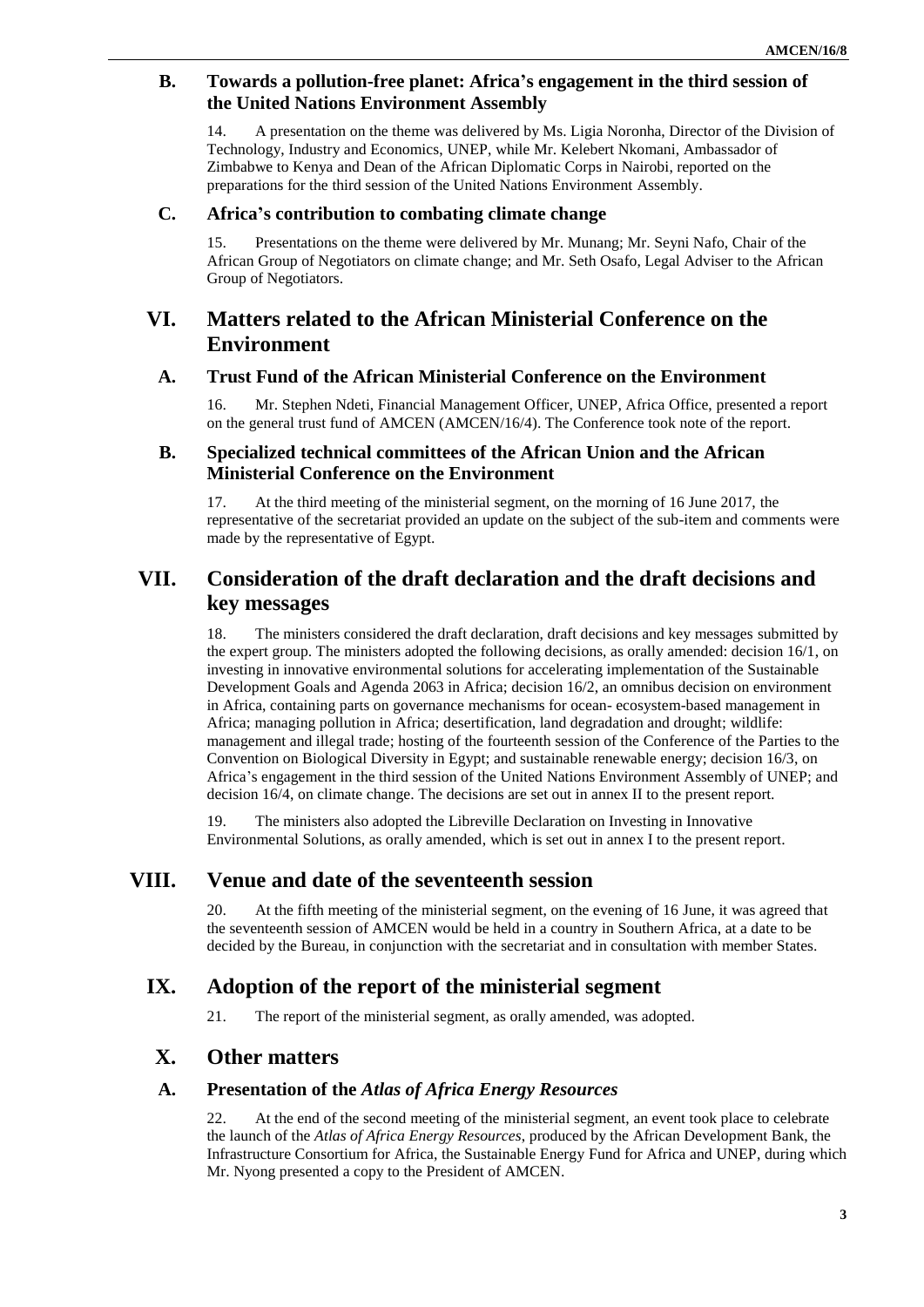### **B. Invited statements**

23. At the third meeting of the segment, brief statements were delivered by Ms. Naoko Ishii, Chief Executive Officer and Chairperson of the Global Environment Facility, on the priority focus for the Facility in the coming years; Mr. Almoustapha Garba, Minister for the Environment and Sustainable Development of the Niger, on the newly established Climate Commission for the Sahel Region; and Ms. Rosalie Matondo, Minister for Forest Economy, Sustainable Development and the Environment of the Congo, on the Blue Fund for the Congo Basin.

# **XI. Closure of the session**

24. The President declared the sixteenth session of AMCEN closed at 9.15 p.m. on Friday, 16 June 2017.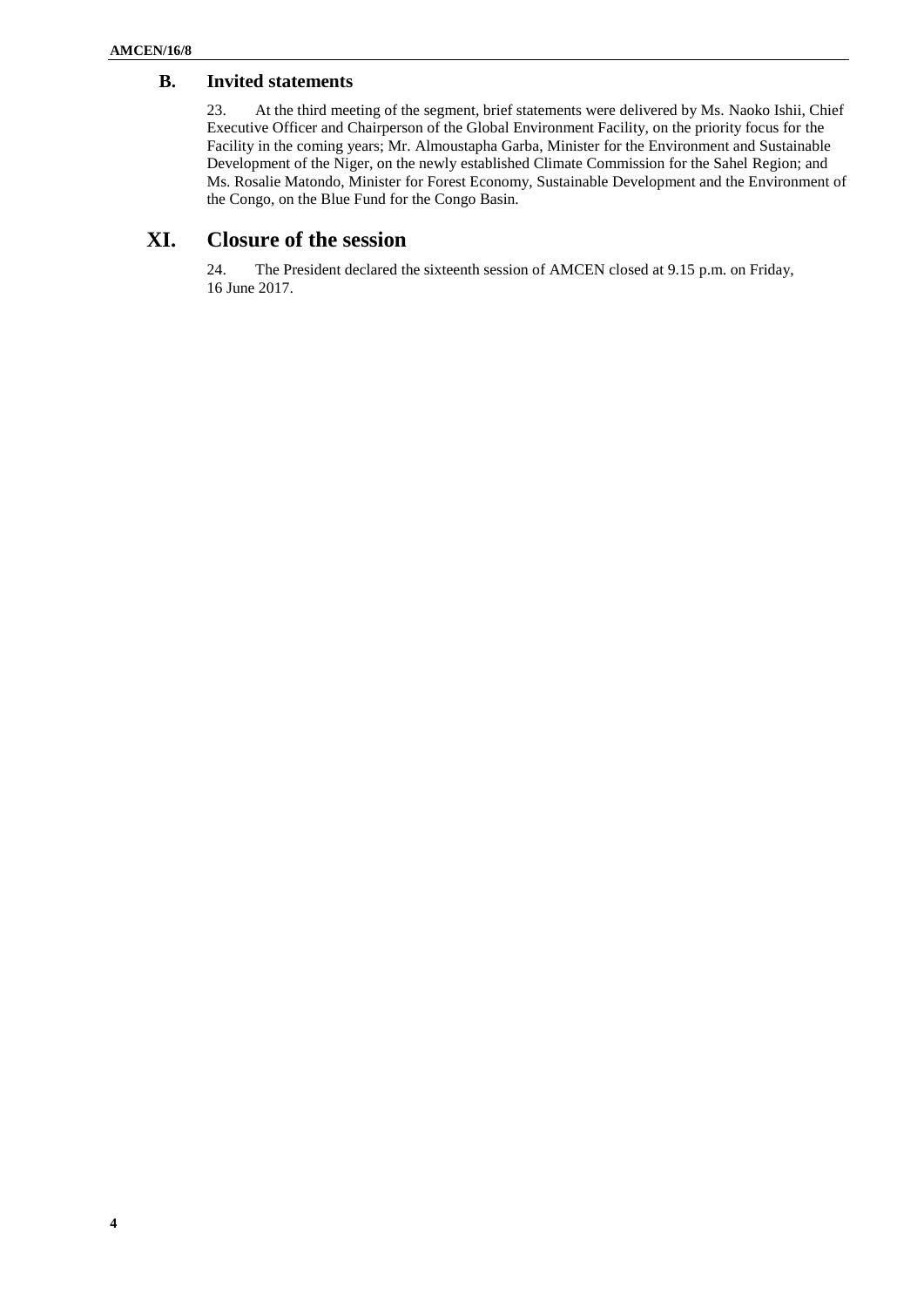## **Annex I**

# **Libreville Declaration on Investing in Innovative Environmental Solutions**

#### *We, African ministers of the environment,*

*Having met* in Libreville on 15 and 16 June 2017 at the sixteenth session of the African Ministerial Conference on the Environment,

*Recalling* the outcomes of the fifteenth session and the sixth special session of the African Ministerial Conference on the Environment, held in Cairo from 2 to 6 March 2015 and from 16 to 19 April 2016, respectively,

*Welcoming* the outcomes, including the key messages, of the third session of the Africa Regional Forum on Sustainable Development, held in Addis Ababa from 17 to 19 May 2017 in preparation for the 2017 High-level Political Forum on Sustainable Development,

*Recognizing* that achieving long-term sustainable development in Africa will depend on capacity-building of human capital and sustainable management of our countries' natural capital and requires investing in and promoting innovative environmental solutions,

*Aware* of the need to place issues related to ocean, marine and coastal environments, including the benefits, threats and opportunities, on Africa's regional agenda,

*Acknowledging* the efforts made to implement the African Strategy on Combating Illegal Exploitation and Illegal Trade in Wild Fauna and Flora in Africa, and to enhance support from partners,

*Welcoming* the Windhoek Declaration for Enhancing Resilience to Drought in Africa, adopted at the high-level meeting of the first African Drought Conference, held in Windhoek from 15 to 19 August 2016,

*Recognizing* the critical role of women entrepreneurs as agents of change in empowering families, communities and nations to increase the use of sustainable energy in Africa,

*Aware* that environmental pollution is an increasing problem in Africa and that the major forms of pollution in Africa include indoor and outdoor air pollution, water pollution, land pollution and chemical and hazardous waste pollution affecting both urban and rural areas, and also aware that there can be no sustainable development without commitments and actions to manage pollution while respecting national policy space for sustained and inclusive socioeconomic development,

*Aware also* that sustainable development cannot be achieved without adequate, predictable and sustainable access to means of implementation, which include capacity-building, technology transfer and development, and financial support, while recalling the principles of the Rio Declaration on Environment and Development, in particular the principles of common but differentiated responsibility and equity,

*Noting* that green business development in Africa may contribute to increased incomes, job and wealth creation, resource efficiency, increased productivity and improved health and competitiveness, while bringing social benefits and addressing environmental concerns,

*Aware* that young people in Africa are the future decision makers and that their energy, motivation, innovation and creativity are essential assets for achieving sustainable development,

*Welcoming* the Kigali Amendment to the Montreal Protocol on Substances that Deplete the Ozone Layer, adopted in Kigali on 15 October 2016 at the Twenty-Eighth Meeting of the Parties to the Montreal Protocol, which included a commitment to reducing the production and consumption of hydrofluorocarbons by more than 80 per cent over the next 30 years in order to reduce greenhouse gases,

*Welcoming also* the outcomes of the second session of the United Nations Environment Assembly, held in Nairobi from 23 to 27 May 2016 under the theme "Delivering on the environmental dimension of the 2030 Agenda for Sustainable Development",

*Welcoming further* the outcomes of the 2017 meetings of the conferences of the Parties to the Basel Convention on the Control of Transboundary Movements of Hazardous Wastes and Their Disposal, the Rotterdam Convention on the Prior Informed Consent Procedure for Certain Hazardous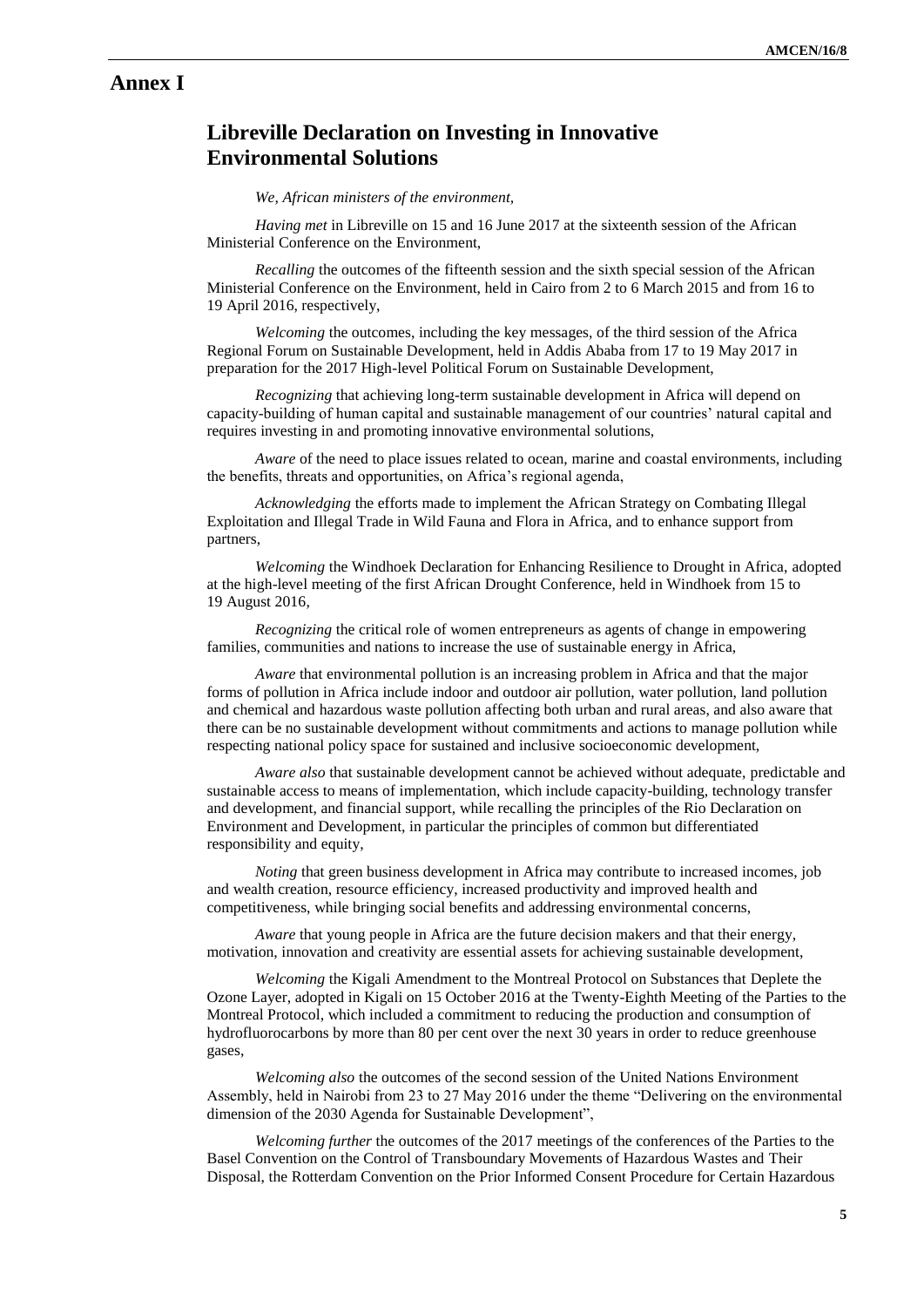Chemicals and Pesticides in International Trade and the Stockholm Convention on Persistent Organic Pollutants, and calling for adequate and additional financial resources, technical assistance and technology transfer to effectively implement the conventions in the region,

*Appreciating* the Global Environment Facility's support for, and partnership with, African countries in meeting their environmental obligations, including with regard to the impact of programmes on combating the illegal wildlife trade, on fostering sustainability and resilience for food security and on sustainable cities,

*Recalling* the need for energy diversification and to reduce the negative impacts linked to the utilization of fossil fuels,

*Welcoming* the information contained in the *Atlas of Africa Energy Resources* and recognizing its role in stimulating decision makers, planners, investors, energy experts, businesses and the public in taking action to achieve sustainable, modern and affordable energy for all in Africa,

*Recognizing* the urgent need to adopt and implement a gender strategy and policy for the African Ministerial Conference on the Environment in order to address the particular needs of the most vulnerable, including women and children,

*Determined* to implement the Marrakech Action Proclamation for Our Climate and Sustainable Development and the Declaration of the First Africa Action Summit for Continental Co-Emergence, adopted in Marrakech, Morocco, on 16 November 2016,

*Recalling* decision SS.VI/6, on the African Ministerial Conference on the Environment and the African Union's Specialized Technical Committee on Agriculture, Rural Development, Water and Environment,

*Determined* to strengthen our efforts in achieving the 2030 Agenda for Sustainable Development and its Sustainable Development Goals and Africa's Agenda 2063,

*Hereby declare our resolve:*

1. To take appropriate measures to promote and invest in innovative policy and non-policy interventions, including replication, and to sustain and improve the productivity of our countries' natural capital in order to accelerate the implementation of the 2030 Agenda for Sustainable Development and its Sustainable Development Goals and Africa's Agenda 2063;

2. To promote the allocation of an adequate percentage of national or subnational revenue accruing from natural capital assets for reinvestment in innovative environmental solutions;

3. To invite the United Nations Environment Programme, other relevant United Nations agencies, development partners and the international community to support African countries in undertaking studies and in developing policies, projects and measures that contribute to innovative environmental solutions, by providing adequate, predictable and sustainable means of implementation, including financial support, technology transfer and capacity-building;

4. To commit to the integration of pollution management aspects into our countries' national development agendas and to create awareness at the subnational and local levels among business and local communities of the negative environmental, health and socioeconomic impacts of pollution;

5. To call upon civil society and the private sector in Africa to commit, individually and collectively, to making Africa a pollution-free continent and to play a more proactive role in achieving the Sustainable Development Goals;

6. To request the African Union Commission, with the support of the United Nations Environment Programme, the World Health Organization, the United Nations Industrial Development Organization, the African Development Bank and other partners to hold a high-level interministerial forum relevant to key ministries, industry, the private sector and civil society in order to raise political awareness and develop common strategies for a future pollution-free Africa;

7. To agree to hold joint meetings of African environment and energy ministers with a view to providing policy and strategic guidance on innovative environment and investment solutions to accelerate the development of clean energies;

8. To also agree to promote circular economy, green economy, blue economy and industrial symbiosis strategies in our countries, given that such models provide opportunities to enhance economic and social prosperity while reducing waste and pollution;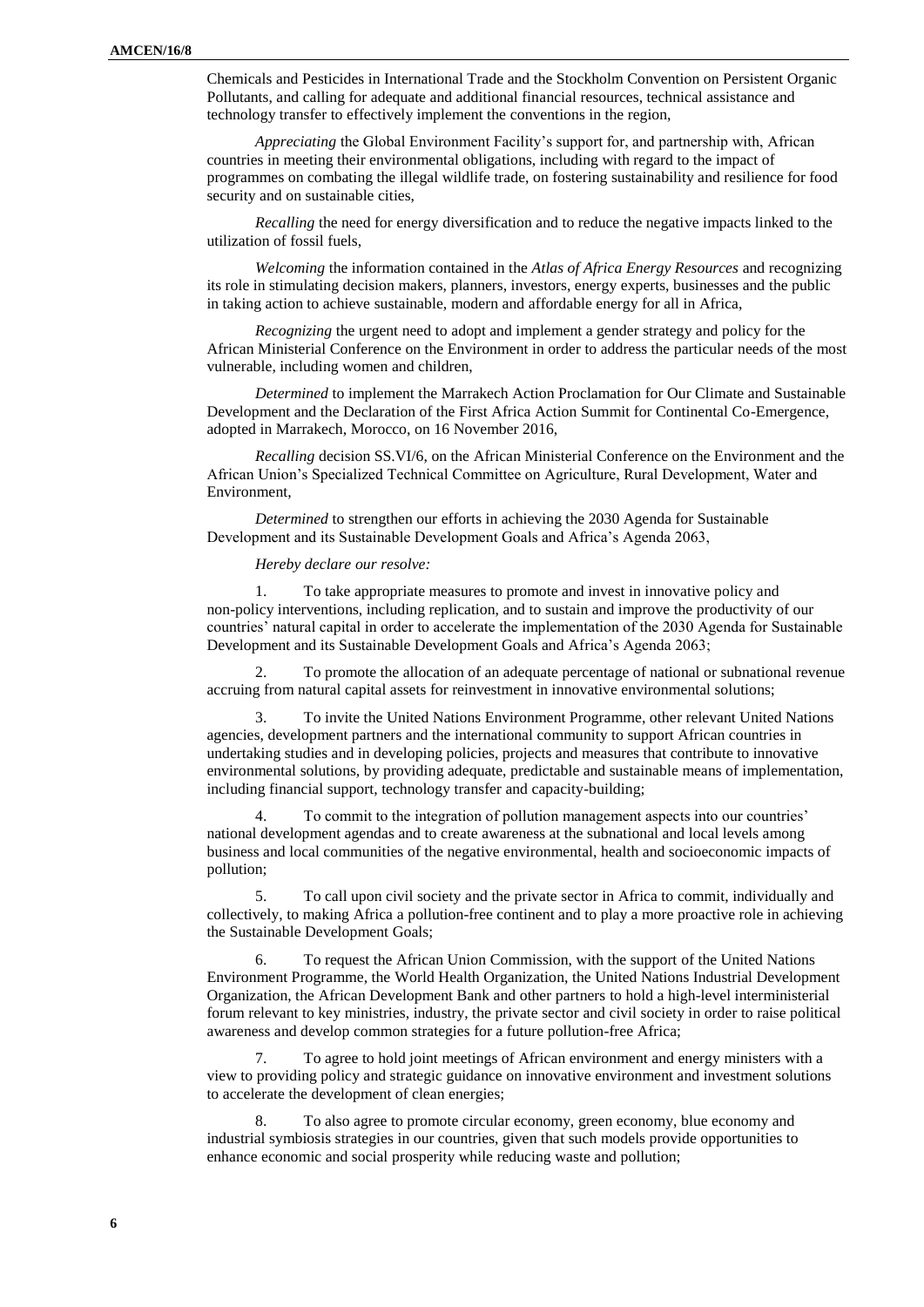9. To further agree to prepare a strategic document, with the support of the African Union Commission, the United Nations Environment Programme, the Economic Commission for Africa and other partners, that supports member States in upscaling and replicating the circular economy and green business development policies and programmes to enable the growth of sustainable entrepreneurship;

10. To request the United Nations Environment Programme, working in collaboration with the African Union Commission, the Economic Commission for Africa and other partners, to hold in 2018 a high-level interministerial forum on the circular economy to promote green business development as a key driver of Africa's economic transformation agenda;

11. To welcome the Windhoek Declaration for Enhancing Resilience to Drought in Africa;

12. To call for the active participation of African parties to the United Nations Convention to Combat Desertification in Those Countries Experiencing Serious Drought and/or Desertification, Particularly in Africa at the thirteen session of the Conference of the Parties, to be held in China in September 2017, and for those parties to speak with a united voice and support the adoption of a decision to develop a binding protocol on drought risk management in order to enhance resilience;

13. To welcome the offer by the African Union Commission to host the Africa regional coordination unit of the United Nations Convention to Combat Desertification;

14. To support the Great Green Wall for the Sahara and the Sahel Initiative as a strategy to strengthen the resilience of rural communities at the fringes of Sahara and the Sahel to the challenges of climate change;

15. To request the United Nations Environment Programme and other partners to support the implementation of programmes on land degradation neutrality;

16. To support the submission to the United Nations General Assembly of a draft resolution on designating 2020 as an international year of rangelands and pastoralists;

17. To encourage member States to participate actively in the third Open-ended Meeting of the Committee of Permanent Representatives to the United Nations Environment Programme, to be held in Nairobi from 29 November to 1 December 2017, and in the third session of the United Nations Environment Assembly, to be held in Nairobi from 4 to 6 December 2017, with the aim of concluding the work of the high-level segment of the session with an outcome document in the form of a political declaration negotiated by Member States and adopted by consensus, which should be concise, focusing primarily on the theme of the third session of the United Nations Environment Assembly, and based on the principles of sustainable development, including common but differentiated responsibilities, and on the need to support African countries in effectively implementing the outcomes of the session;

18. To request the United Nations Environment Programme and other partners to support the implementation, especially in Africa, of United Nations Environment Assembly resolutions 2/13, 2/14 and 2/24, on, respectively, the sustainable management of natural capital for sustainable development and poverty eradication, on illegal trade in wildlife and wildlife products and on combating desertification, land degradation and drought and promoting sustainable pastoralism and rangelands, through the provision of adequate financial resources, capacity-building and networking, the development of regional and cross-border programmes, and the provision of technology support;

19. To call for the strengthening of institutions in Africa to effectively address the issues of wildlife poaching and illegal trade in wildlife, and, in this regard, to implement the African Strategy on Combating Illegal Exploitation and Illegal Trade in Wild Fauna and Flora in Africa at the national, subregional and regional levels;

20. To welcome the proposed programming and policy directions of the seventh replenishment of the Global Environment Facility Trust Fund, including programmes aimed at addressing major drivers of environmental degradation;

21. To also welcome the decision to organize the second meeting of the seventh replenishment of the Global Environment Facility Trust Fund, to be held in Addis Ababa in October 2017;

22. To agree to take action and create enabling conditions including by formulating enabling national policies to empower youth in Africa, in order to develop environmental innovations and resilience and to create green jobs and wealth;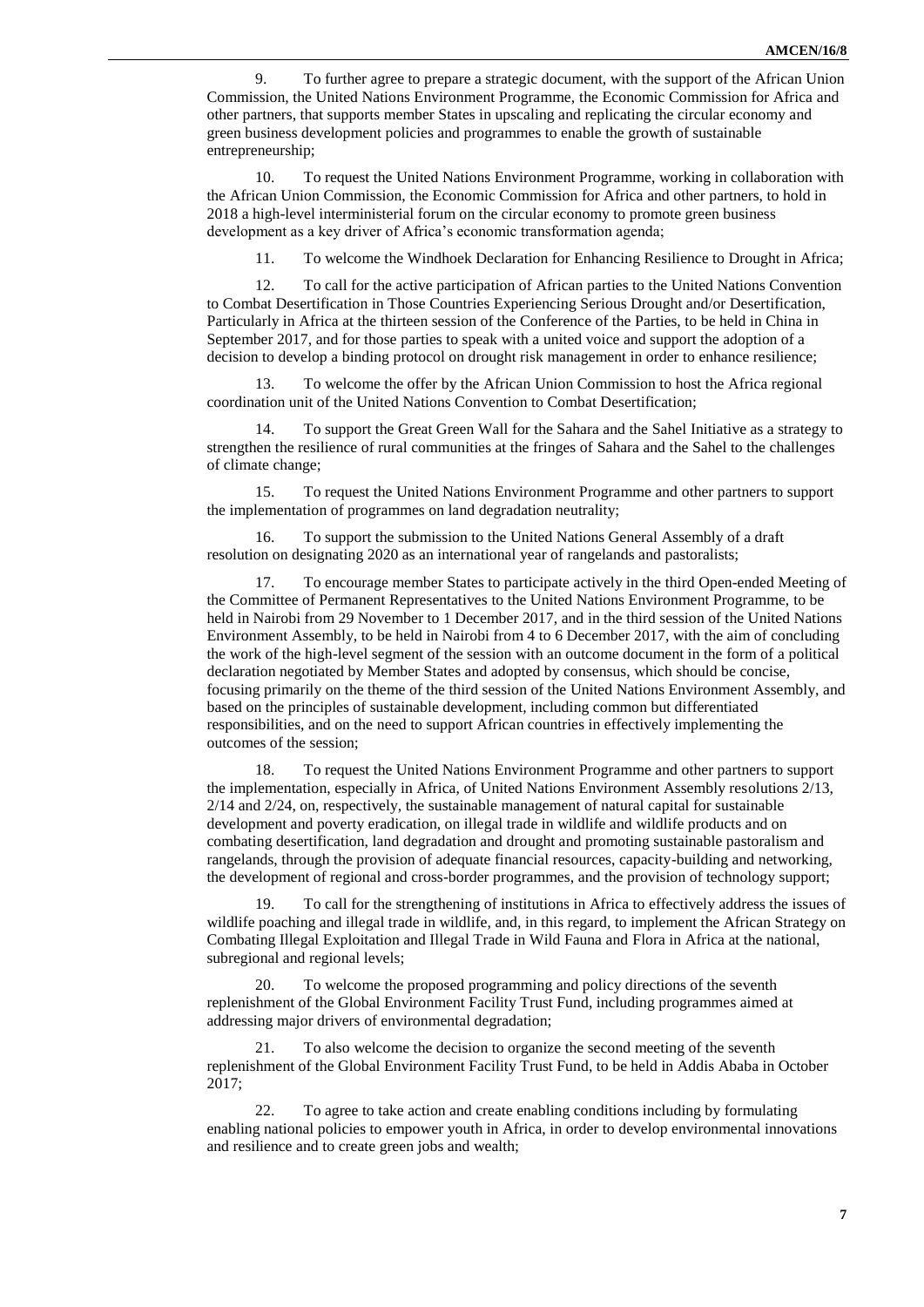23. To request the United Nations Environment Programme, in collaboration with other partners, to prepare an environment outlook for youth in Africa to guide the strategic development of youth-responsive actions for sustainable development;

24. To request United Nations agencies to support the integration of the environmental sustainability aspects of youth into the work of the United Nations at the country and regional levels;

25. To commend the member States that have ratified the Kigali Amendment to the Montreal Protocol on Substances that Deplete the Ozone Layer and to urge those that have not yet done so to ratify the Amendment as soon as possible so that it may enter into force on 1 January 2019, bearing in mind that universal participation is necessary to ensure the protection of both the ozone layer and the climate;

26. To ratify the Amendment to the Basel Convention on the Control of Transboundary Movements of Hazardous Wastes and Their Disposal and to work with other countries to promote universal ratification;

27. To take the necessary action to effectively implement the Bamako Convention on the Ban of the Import into Africa and the Control of Transboundary Movement and Management of Hazardous Wastes within Africa and the decisions adopted at the first meeting of the Conference of the Parties thereto, and to make the necessary preparations for the second meeting of the Conference of the Parties, to be held in Abidjan, Côte d'Ivoire, from 16 to 18 October 2017;

28. To commend those member States that have ratified the Minamata Convention on Mercury and encourage those that have not yet done so to ratify and implement the Convention;

29. To agree to foster the management of persistent organic pollutants in our countries in accordance with the Stockholm Convention on Persistent Organic Pollutants and to request the Global Environment Facility to continue supporting that process;

30. To appreciate the support provided by the Infrastructure Consortium for Africa, the Sustainable Energy Fund for Africa of the African Development Bank and the United Nations Environment Programme in preparing the *Atlas of Africa Energy Resources*, which will inform strategic decisions with regard to achieving the aspirations of the Sustainable Development Goals and targets on energy;

31. To adopt the policy and strategy of the African Ministerial Conference on the Environment for gender mainstreaming in the environment sector in Africa in order to guide member States in developing subregional and national action plans on gender and the environment;

32. To note that climate change is a global challenge and that no one should be left behind, as universally affirmed in Paris and Marrakech when the Paris Agreement on climate change entered into force on 4 November 2016 and, finding it regrettable that the United States of America, the largest historical emitter of greenhouse gases and the richest country in the world, has withdrawn from the Paris Agreement, we thus urge it to reconsider its decision;

33. To reaffirm the commitment of African countries to the historic Paris Agreement and to its implementation in line with the principles and provisions of the United Nations Framework Convention on Climate Change, ensuring parity between mitigation and adaptation, and adequate, predictable and sustainable support for African countries to enhance their efforts to combat climate change;

34. To urge the parties to the Paris Agreement to recognize the special circumstances and needs of African countries, in line with relevant previous decisions of the Conference of the Parties to the United Nations Framework Convention on Climate Change, and to call on the incoming Presidency of the Conference of the Parties to continue with the consultations with a view to reaching a decision in that regard by the twenty-fourth session of the Conference of the Parties;

35. To note the urgent need to tackle the immediate and medium-term adaptation challenges facing African countries and to highlight the importance of considering, as a priority, support for adaptation in Africa to ensure the implementation of the adaptation actions needed to reduce the adverse impacts of climate change by doubling adaptation finance to address the immediate needs of African countries;

36. To call on developed countries to accelerate action to fulfil the goal of providing at least 100 billion United States dollars by 2020 from a variety of sources and to ensure that balance is achieved between finance for adaptation and mitigation, taking into account the need to facilitate the access of African countries to financial resources and to ensure the ambitious replenishment of the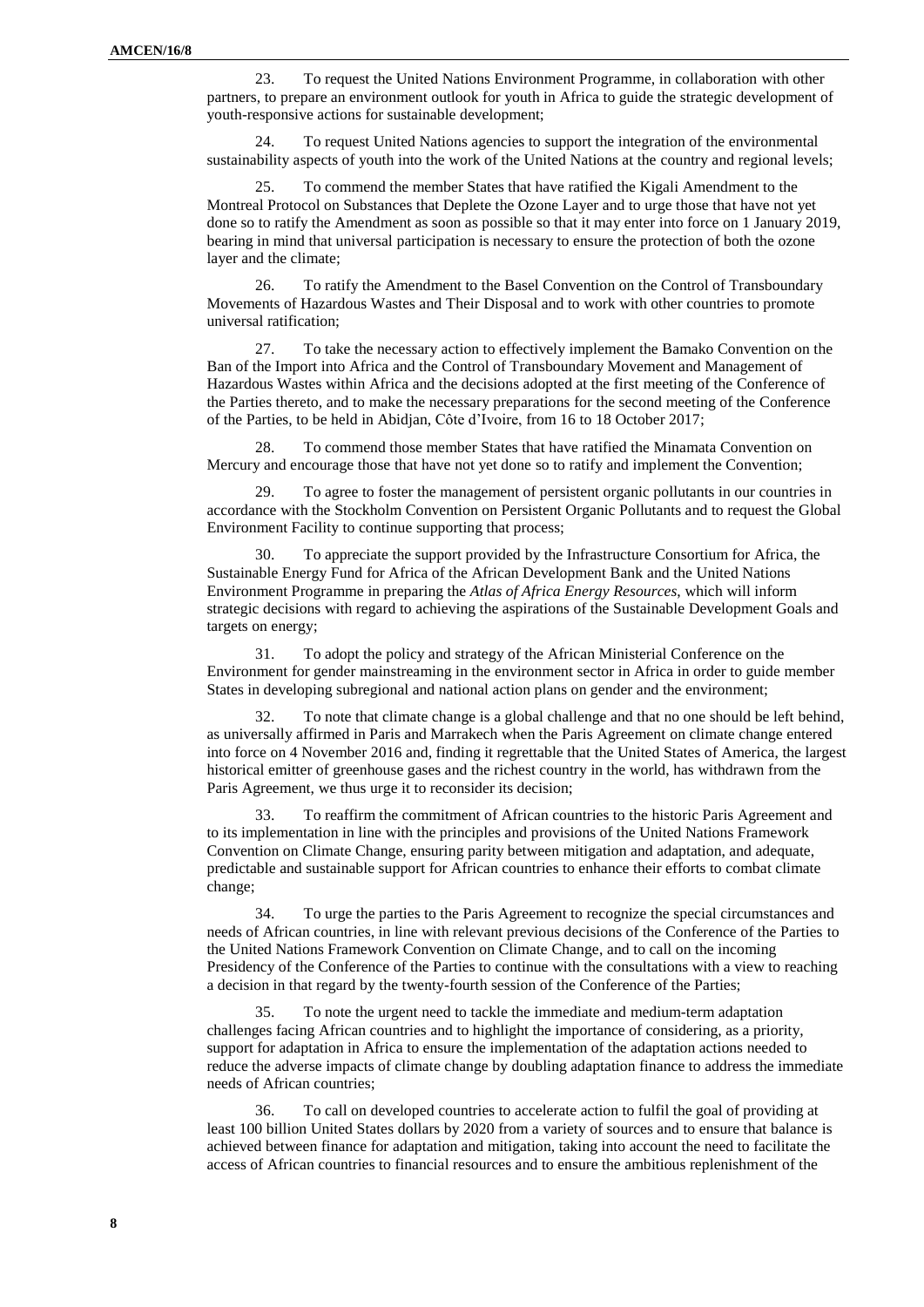Global Environment Facility Trust Fund and the provision of adequate resources for the replenishment of the Green Climate Fund, in line with the needs of African countries;

37. To acknowledge the critical importance of the Regional Seas Conventions and Action Plans and of regional fisheries bodies in enhancing the application of ecosystem-based approaches, marine spatial planning and ocean governance in Africa, in addition to the need for coastal States to integrate innovation and value-added approaches;

38. To reaffirm Africa's full support to Egypt in hosting the fourteenth meeting of the Conference of the Parties to the Convention on Biological Diversity and its Protocols, and to endorse Egypt's proposal to host a high-level African biodiversity event in association with the fourteenth meeting of the Conference of the Parties to provide policy and strategic guidance on African biodiversity priorities for inclusion in the future work programmes of the Convention on Biological Diversity and its Protocols;

39. To upscale the development and use of clean renewable energy to drive sustainable development on the African continent, and to acknowledge and support the work of the Africa Renewable Energy Initiative in that regard;

40. To adopt policies and mechanisms that favour affordable, safe, effective and efficient cooling technologies that will maximize the climate benefits of the Kigali Amendment by catalysing the energy efficiency of refrigerants and appliances;

41. To support regional and national initiatives that add value to the energy potential of African countries, such as wind and solar energy, among others;

42. To develop and strengthen gender-responsive policies to empower women and men to engage in sustainable, affordable and clean energy development, access and utilization, to enhance their entrepreneurial skills and to access finance and markets across the value chain in the energy sector;

43. To mandate the President of the Conference to implement decision SS.VI/6, on the African Ministerial Conference on the Environment and the African Union's Specialized Technical Committee on Agriculture, Rural Development, Water and Environment;

44. To agree to continue supporting the work of member State missions led by the African Diplomatic Corps in Nairobi and the Permanent Representatives Committee in Addis Ababa in their efforts to coordinate African common understanding and positions during negotiations and effective engagement in the United Nations Environment Assembly, the African Union and other United Nations processes on sustainable development;

45. To urge member States to pay their contributions to the General Trust Fund of the African Ministerial Conference on the Environment, including outstanding arrears, in a timely manner, and to encourage those in a position to do so to contribute to the Environment Fund of the United Nations Environment Programme;

46. To invite the secretariat of the African Ministerial Conference on the Environment to ensure an early notification of member States regarding their contributions to the Trust Fund, starting from the beginning of the fiscal year in order to allow sufficient time for internal payment procedures;

47. To express our profound appreciation to the Executive Director of the United Nations Environment Programme, the Chairperson of the African Union Commission, the President of the African Development Bank and the Chief Executive Officer and Chairperson of the Global Environment Facility, among others, for the continued support of their organizations to the work of the African Ministerial Conference on the Environment;

48. To mandate the President of the Conference to convey the priorities and position of Africa contained in this declaration and in the decisions, key messages and report of the sixteenth session of the Conference to all parties, including external partners and organizations, with a view to enlisting their support, and to report to the Conference at its next session;

49. To also mandate the President of the Conference to submit the report of the sixteenth session of the Conference, including the recommendations of the Libreville Declaration and the annexes thereto, to the Commission of the African Union for further action by the African Union policy organs;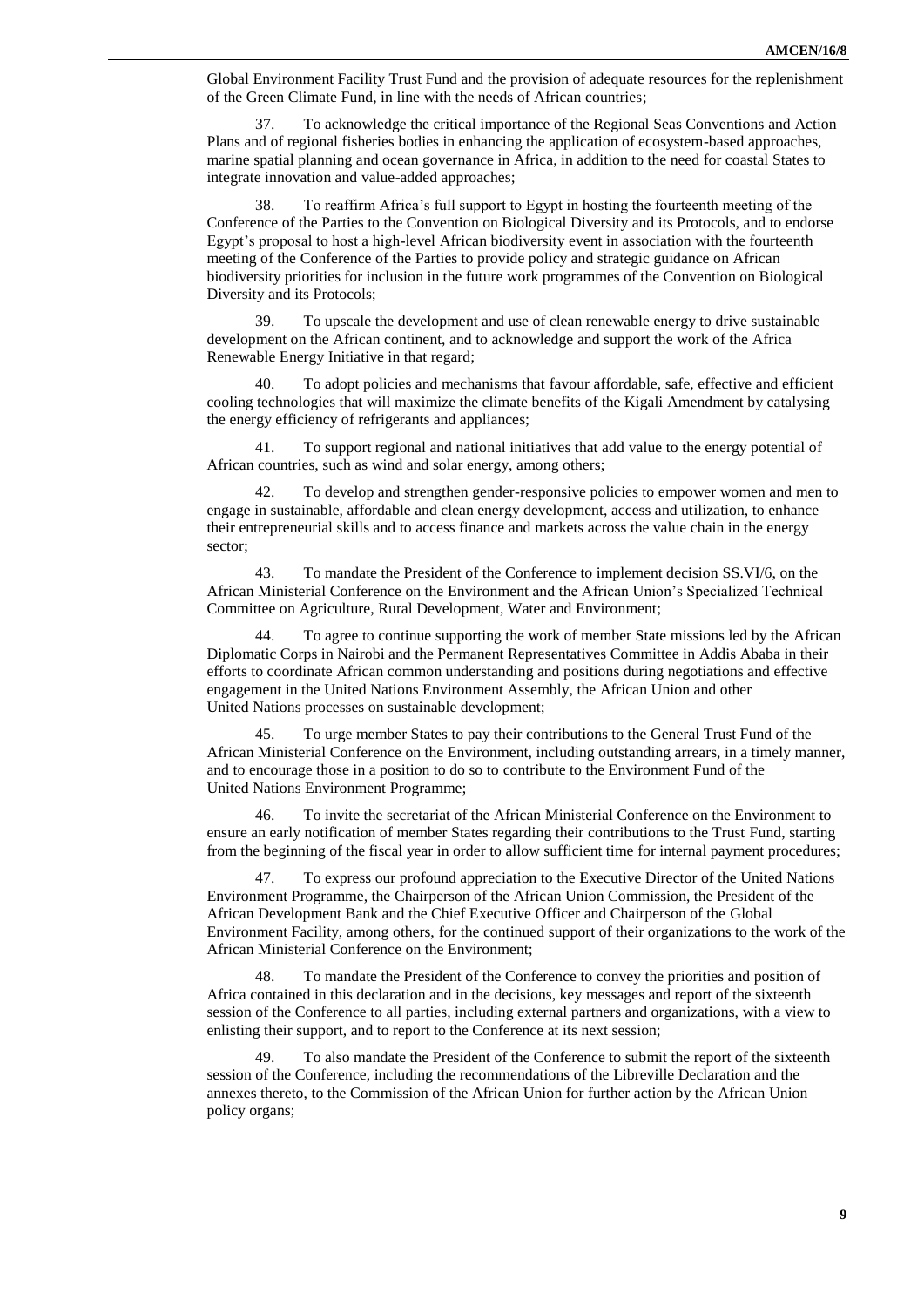50. To pay tribute to the President of Gabon, His Excellency Mr. Ali Bongo Ondimba, and the Government and people of Gabon for the warm welcome and hospitality extended to participants, for the excellent facilities made available to them and for their generous support to the African Ministerial Conference on the Environment at its sixteenth session, which contributed greatly to its success.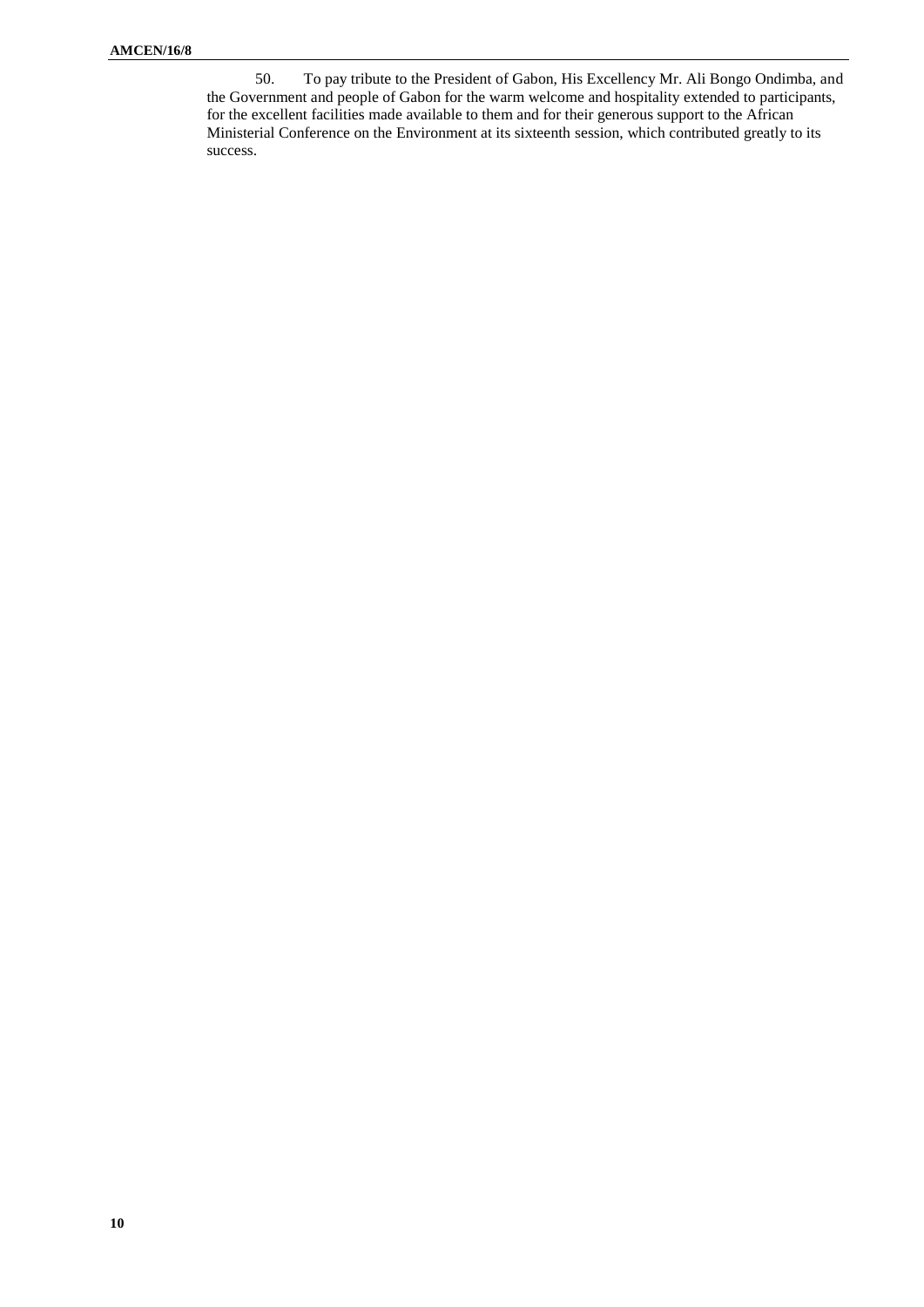# **Annex II**

# **Decisions adopted by the African Ministerial Conference on the Environment at its sixteenth session**

# **Decision 16/1: Investing in innovative environmental solutions for accelerating implementation of the Sustainable Development Goals and Agenda 2063 in Africa**

#### *We, African ministers of the environment,*

*Having met* in Libreville on 15 and 16 June 2017 at the sixteenth session of the African Ministerial Conference on the Environment,

*Recalling* the outcomes of the sixth special session of the African Ministerial Conference on the Environment, held in Cairo from 16 to 19 April 2016,

*Recalling also* Agenda 2063: The Africa We Want, adopted by the Assembly of Heads of State and Government of the African Union at its twenty-fourth ordinary session, held in Addis Ababa on 30 and 31 January 2015,

*Recalling further* resolution 70/1 of the United Nations General Assembly, in which Member States adopted the 2030 Agenda for Sustainable Development and the Sustainable Development Goals,

*Recognizing* that achieving long-term sustainable development in Africa will depend on sustainable management of our natural capital, which requires investment and the promotion of innovative environmental solutions,

*Determined* to use all means at our disposal to catalyse the achievement of the 2030 Agenda for Sustainable Development and its Sustainable Development Goals and Africa's Agenda 2063,

*Decide*:

1. To take appropriate measures to promote and invest in innovative policy interventions, including replication, to sustain and improve the productivity of our natural capital to accelerate the achievement of the 2030 Agenda for Sustainable Development and its Sustainable Development Goals and Africa's Agenda 2063;

2. To enhance innovative environmental mechanisms through different financing schemes, education, research and development, and private and public partnerships, among other efforts, to foster socioeconomic development, including through the sustainable use of Africa's natural resources;

3. To promote the allocation of an adequate percentage of national or subnational revenues for investing in innovative environmental solutions and the sustainable use of natural resources;

4. To promote development and the strengthening of partnerships between Governments, the private sector, non-governmental organizations, the international community and other relevant parties in order to promote and enhance investments in innovative environmental solutions;

5. To call upon all States Members of the United Nations Environment Assembly to adopt, at the third session of the Assembly, a universally applicable resolution on innovative environmental solutions in order to galvanize international action on the strengthening of sustainable management of natural capital;

6. To promote the incorporation of the present decision and the attached key policy messages into regional, subregional, national and subnational policy, legislation and action.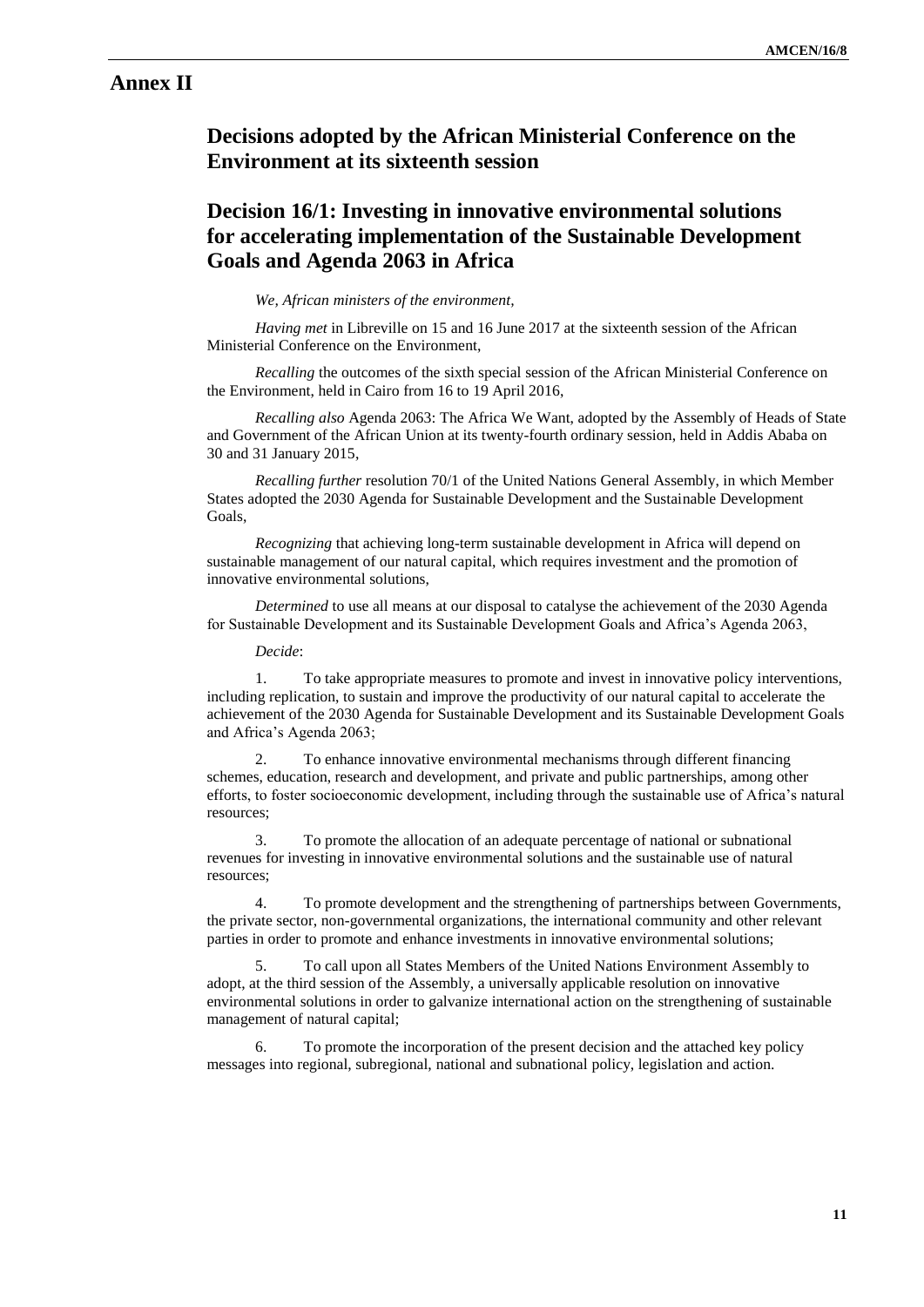## **Key policy messages**

#### **Introduction**

1. We, African ministers of the environment, recognize that Africa's environment needs to play a strategic role, providing practical and affordable innovative solutions to socioeconomic development challenges in order for Africa to actualize the Sustainable Development Goals and realize the aspirations set forth in Agenda 2063: The Africa We Want.

We affirm that achieving long-term sustainable development in Africa will depend on innovative environmental solutions that ensure sustainable socioeconomic progress. We believe that innovative environmental solutions will allow for action through financial, economic, social and environmental contributions towards the achievement of Agenda 2063 and the 2030 Agenda for Sustainable Development and its Sustainable Development Goals, as well as unlocking domestic and international resources.

3. We recognize the importance of education, research and development as well as technological innovations in promoting sustainable development, and in that connection we emphasize regional, national and subnational capabilities to develop innovative environmental technologies.

We are committed to mobilizing domestic resources by employing innovative strategies, mechanisms and interventions to sustainably harness Africa's natural capital. We therefore call upon our Governments to optimize innovative environmental policy measures to invest in (a) the reversal of ecosystem degradation and ecosystem losses so as to free up resources for development and (b) the sustainable harnessing of natural capital and sustainable green industrialization, green agriculture, integrated sustainable urban development, green transport systems, ecotourism, standardization and sustainable trade through value addition.

5. In order to facilitate effectiveness, we will establish or strengthen inter-agency or interministerial task forces to advocate and formulate enabling policies on clean energy that will add value to ecosystem-based adaptation-driven agriculture.

#### **A. Innovative environmental solutions and investments**

6. The attainment of the 2030 Agenda for Sustainable Development and its Sustainable Development Goals and Africa's Agenda 2063 requires a substantial reorientation of development policies to focus on key sources of economic growth, especially those associated with the use of innovative scientific and technological knowledge, and related institutional adjustments. There is therefore an urgent need to find alternative approaches that can help to address sustainability-related drivers while at the same time offering opportunities for sustainable environmental management.

We recognize that investing in and promoting innovative solutions such as clean energy initiatives and ecosystem-based adaptation-driven agriculture, among others, will result in the recouping by Africa of substantial investment annually, which will then be available for re-investment in those sectors, thereby assisting in the achievement of the Sustainable Development Goals.

8. We are committed to facilitating the development of all financing tools, especially financial technology, risk-sharing facilities and complementary multi-stakeholder partnerships to finance enterprises in catalytic areas towards bridging financing gaps.

9. We will promote the standardization of ecosystem-based adaptation-driven agriculture, agro-value addition and the value chain approach as a means of catalysing sustainable clean-energy-powered agro-industrialization in Africa.

10. We, African ministers of the environment, are committed to working with our colleagues in other ministries to ensure targeted policy reforms and complementarity in the catalytic areas of clean energy development in order to add value to agriculture and industry.

## **B. Financing models to maximize Africa's catalytic sectors**

11. Africa needs up to 1.2 trillion United States dollars to implement the Sustainable Development Goals, and it is therefore imperative to engage in innovative environmental approaches that will unlock direct and indirect financing towards maximizing productivity in the catalytic areas and facilitating the actualization of multiple Sustainable Development Goals.

12. We, African ministers of the environment, will work towards enhancing financing for clean energy, for domestic and industrial applications, including powering agro-value addition that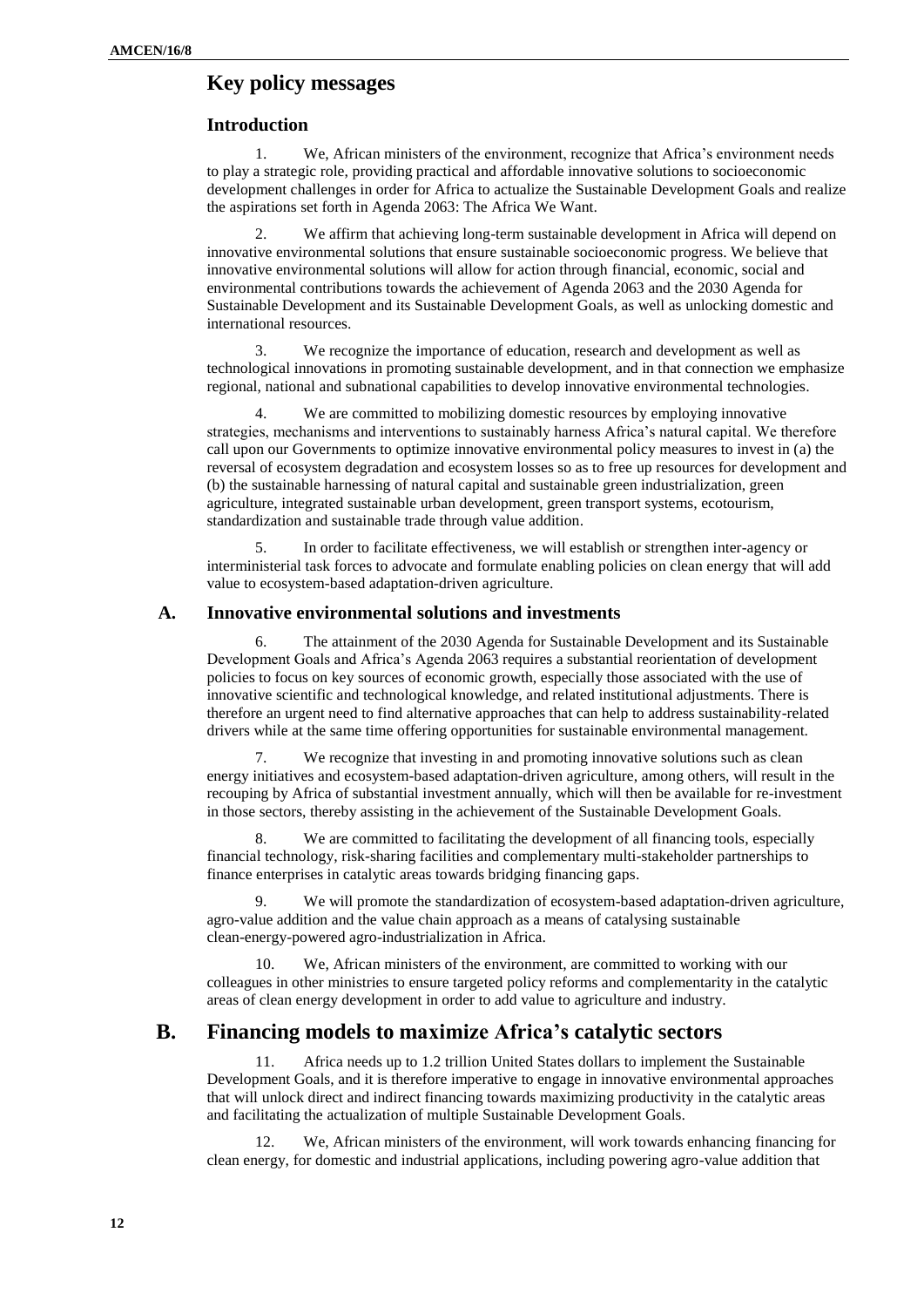will maximize innovative models for financing towards the achievement of Sustainable Development Goals 1, 2, 3, 5, 7 and 8.

13. We will create opportunities for complementary partnerships to finance profitable enterprises and mutual business partnerships between financiers and entrepreneurs in the catalytic areas, as well as clean energy-powered value addition to enhance businesses.

14. We will promote endeavours to strengthen the capacity of tax administration of Africa's natural capital that will recoup resources for investment in the catalytic areas, thereby curtailing illicit financial flows.

15. We will encourage public and private sector investment by developing policy incentives that encourage financial institutions to develop funds for enterprises based on the catalytic sectors.

## **C. Policy harmonization**

16. Policy is the biggest driver of change. Maximizing productivity in the catalytic areas will require the harmonization of policies across multiple ministries with all other relevant stakeholders in order to enhance sustainable socioeconomic development and environmental sustainability.

17. We, African ministers of the environment, will work to promote and facilitate policy and non-policy investments, institutional and legal measures and reforms that promote and strengthen innovative environmental technologies that will ensure the sustainable use of Africa's natural capital and value addition and reverse current environmental losses.

18. We will continue to mobilize policymakers, enhance awareness at all levels of the role of natural capital in the development process and build consensus at the regional, national and subnational levels in Africa on the contribution of natural capital in sustainable development.

We recognize that, in order to catalyse investment in clean-energy-powered value addition, policies will need to be harmonized, especially those in agriculture, industry, energy and land management. In addition, incentives need to be provided for private investors in order to create an enabling environment for the involvement of both State and non-State actors. We agree to create task forces focused on interministerial policy to bridge silos and harmonize policies to ensure they are complementary towards the achievement of sustainable socioeconomic development.

## **D. Education and capacity-building to empower youth**

Adequately empowered human capacity to seize opportunities in the catalytic areas remains an urgent imperative. The lack of alignment of the education sector to the catalytic areas is limiting the implementation of the Sustainable Development Goals. By extension, African States are losing an opportunity to actualize the demographic dividend of African youth, who represent 60 per cent of the population;

21. We, African ministers of the environment, will promote the creation and enhancing of African institutions of higher learning, vocational institutions and training centres to empower youth with skills aligned to opportunities in innovative environmental solutions and the catalytic sectors.

22. We will promote capacity-building for different stakeholders in sustainable environmental management in different sectors, including the judiciary and compliance and enforcement agencies, among other sectors, with targeted curriculum development that will empower youth engaging in green jobs.

23. We encourage the United Nations Environment Programme and other relevant bodies and agencies of the United Nations system to support African countries in the integration and training of different sectors that will improve the skill and knowledge of its youth in innovative environmental solutions and the catalytic sectors.

24. We will take advantage of opportunities offered by the valuation of natural capital to promote training in green jobs for the benefit of young people.

## **E. Mobilizing global support**

25. We call upon the international community to support Africa's innovative environmental measures by supporting the sustainable use of Africa's environmental assets through the strengthening of capacity and the development of new, adaptable tools and innovative technologies.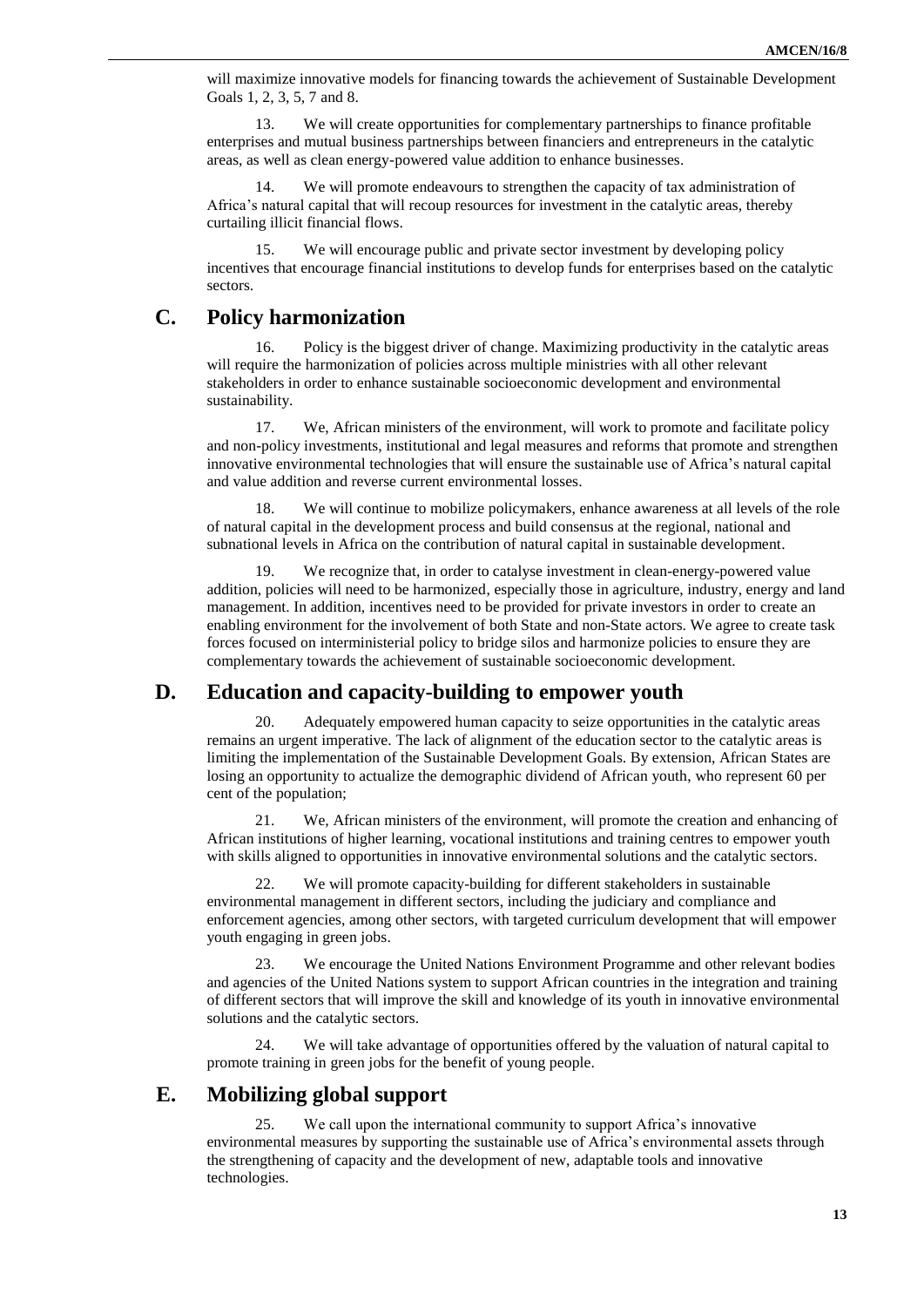26. We also call for international support in technology development and transfer and capacity-building to eliminate illegal financial flows, especially through the elimination of tax evasion and improved tax administration.

# **Decision 16/2: Environment in Africa**

*We, African ministers of the environment,*

*Having met* in Libreville on 15 and 16 June 2017 at the sixteenth session of the African Ministerial Conference on the Environment,

*Recalling* the outcomes of the fifteenth session and the sixth special session of the Conference, held in Cairo from 2 to 6 March 2015 and from 16 to 19 April 2016, respectively,

*Welcoming* the resolutions adopted at the second session of the United Nations Environment Assembly of the United Nations Environment Programme, held in Nairobi from 23 to 27 May 2016,

*Taking note of* Agenda 2063: The Africa We Want and the first 10-year implementation plan for the period 2014-2023, adopted by the Assembly of Heads of State and Government of the African Union at its twenty-fourth ordinary session, held in Addis Ababa on 30 and 31 January 2015,

*Recalling* resolution 70/1 of the United Nations General Assembly, in which Member States adopted the 2030 Agenda for Sustainable Development and the Sustainable Development Goals,

*Recalling also* the Rio Principles, contained in the Rio Declaration on Environment and Development, in particular the principles of equity and of the common but differentiated responsibilities,

*Respecting* national policy space for continuous, inclusive and sustainable economic growth, in particular for developing countries,

*Stressing* that access for African countries to adequate, predictable and sustainable means of implementation, including provision of finance, technology transfer and capacity-building, is a cornerstone for enhancing the efforts of countries in Africa to achieve sustainable development and eradicate poverty,

*Determined* to strengthen our resolve to better manage the environment for the benefit of present and future generations,

#### **I**

### **Governance mechanisms for ocean- and ecosystem-based management in Africa**

*Noting* that the world, including the Africa region, is facing serious degradation and unsustainable management of the marine and coastal ecosystems, thereby having a negative impact on the functioning of ecosystems and affecting livelihoods of coastal communities,

*Acknowledging* the negative impact of fishery subsidies on African fisheries,

*Acknowledging also* that the sustained contribution of oceans to national economies depends upon, among other things, the use of effective governance frameworks and integrated ocean- and ecosystem-based management approaches,

*Acknowledging further* that weak governance infrastructure and lack of sustainable management of institutional frameworks has contributed to, inter alia, the degradation and depletion of marine and coastal ecosystems, maritime insecurity and illegal, unregulated and unreported fishing, thereby affecting national economies,

*Recalling* the Cairo Declaration on Managing Africa's Natural Capital for Sustainable Development and Poverty Eradication, adopted at the fifteenth session of the African Ministerial Conference on the Environment, in which member States agreed to develop a governance strategy on oceans and seas in Africa and reiterated support for the regional seas programmes in Africa as regional platforms for the implementation of the African Union 2050 Africa's Integrated Maritime Strategy and Agenda 2063 on ecosystem-based management approaches for marine resources in the exclusive economic zones and adjacent waters,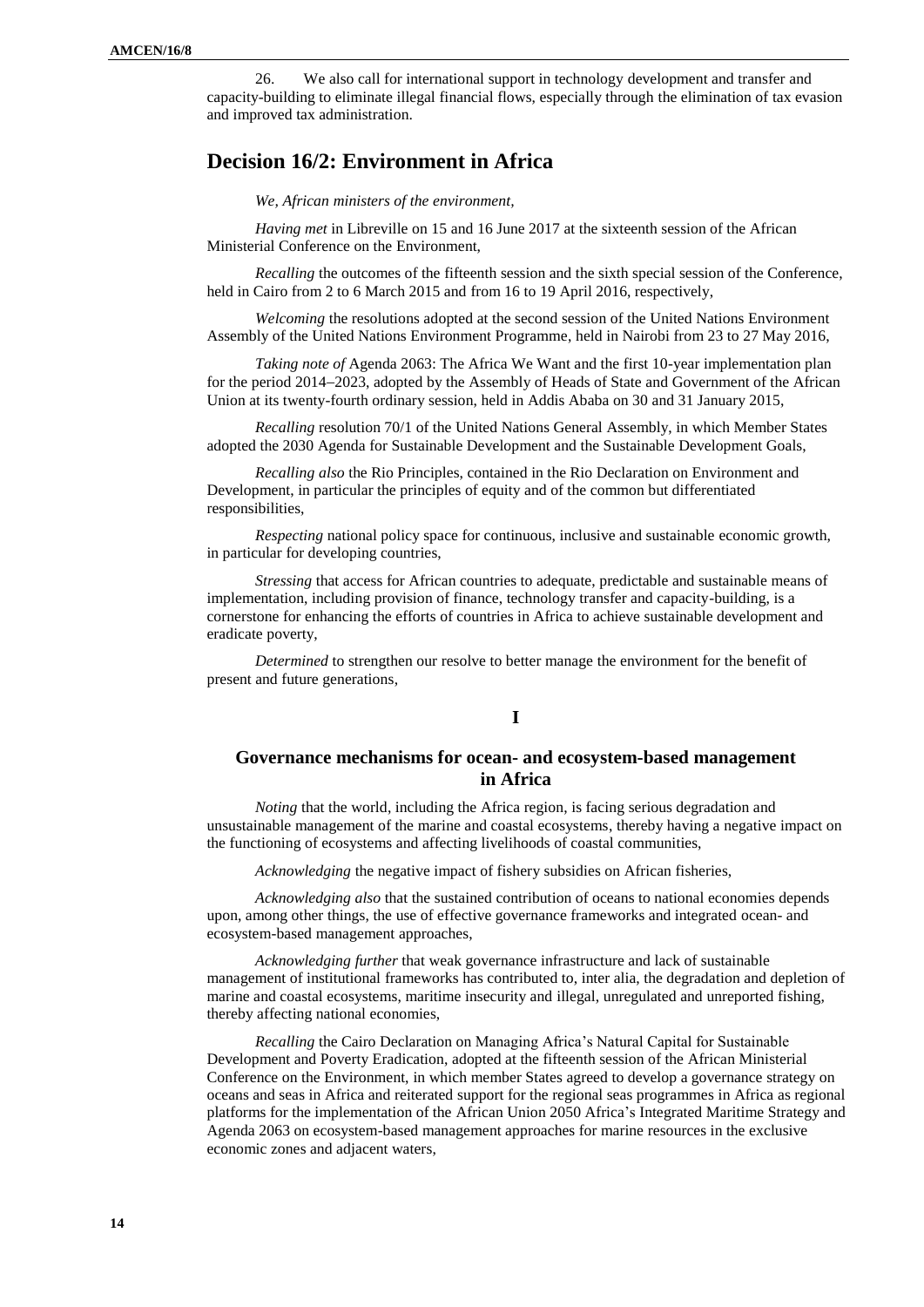*Determined* to promote all relevant mechanisms implemented in Africa, including the Convention for Cooperation in the Protection, Management and Development of the Marine and Coastal Environment of the Atlantic Coast of the West, Central and Southern Africa Region; the amended Nairobi Convention for the Protection, Management and Development of the Marine and Coastal Environment of the Western Indian Ocean; the Convention for the Protection of the Marine Environment and the Coastal Region of the Mediterranean; and the Regional Convention for the Conservation of the Red Sea and Gulf of Aden Environment,

*Welcoming* the Charter on Maritime Security and Safety and Development in Africa, adopted in Lomé in October 2016,

*Welcoming also* the outcomes of the United Nations Conference to Support the Implementation of Sustainable Development Goal 14: Conserve and sustainably use the oceans, seas and marine resources for sustainable development, held in New York from 5 to 9 June 2017,

#### *Decide*:

1. To support the regional seas programmes associated with the oceans and seas adjacent to Africa, namely, the Convention for Cooperation in the Protection, Management and Development of the Marine and Coastal Environment of the Atlantic Coast of the West, Central and Southern Africa Region; the amended Nairobi Convention for the Protection, Management and Development of the Marine and Coastal Environment of the Western Indian Ocean; the Convention for the Protection of the Marine Environment and the Coastal Region of the Mediterranean; and the Regional Convention for the Conservation of the Red Sea and Gulf of Aden Environment as the main platforms for ecosystem-based ocean governance frameworks in Africa;

2. To strengthen national and regional institutions to enhance governance and management approaches and to put in place appropriate ocean policies and legislation to guide the use of area-based planning tools, including marine spatial planning and marine-protected areas, in the management of marine and coastal resources within their exclusive economic zones and adjacent waters;

3. To request the United Nations Environment Programme and the secretariats of the regional seas conventions and action plans to enter into cooperative agreements with the regional fishery bodies in order to enhance application of ecosystem-based approaches in ocean governance in Africa, and to support coastal States in integrating innovation and value-addition approaches into all ocean-based economic sectors, including fisheries, coastal tourism, aquaculture, maritime transport, off-shore oil and gas, renewable energy and sea-bed mining, using best available practices, in order to enhance the ocean economy so that it provides for more inclusive employment and meets the production and consumption needs of the coastal States and communities;

4. To request the United Nations Environment Programme and other partners to support coastal States in the development of integrated ocean management policies, including the provision of finance, technology transfer and capacity-building for marine spatial planning and the application of area-based management, integrated solid-waste management and marine litter, and to support the internalization of environmental values in business practices within the exclusive economic zones and adjacent waters, using ecosystem-based management approaches;

5. To agree to continue fostering regional cooperation in the management of common or shared marine resources, including through information-sharing, communication, collaboration, cooperation, capacity-building and coordination;

6. To request the United Nations Environment Programme and other partners, working with the African Union Commission, to continue supporting member States in the ongoing global negotiations on marine biodiversity beyond areas of national jurisdiction and the development of an effective ocean governance strategy, as well as on the roles of existing regional bodies, in accordance with the previous decisions adopted by the Conference on the matter;

7. To encourage States members of the African Union to implement the resolution "Our ocean, our future: call for action", adopted at the United Nations Conference to Support the Implementation of Sustainable Development Goal 14: Conserve and sustainably use the oceans, seas and marine resources for sustainable development;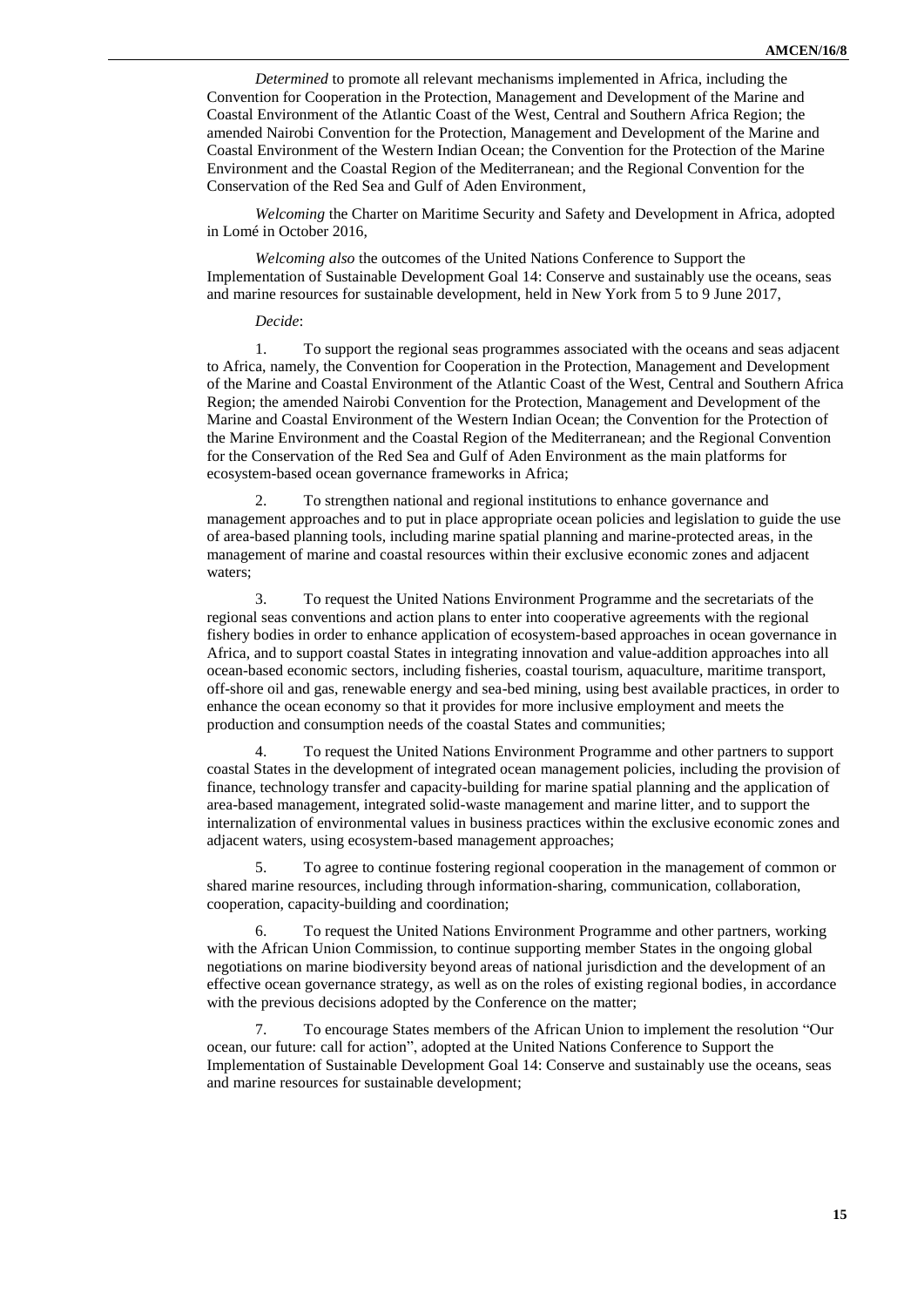#### **Managing pollution in Africa**

*Acknowledging* that the Africa region is facing increasing levels of land, air, freshwater and marine pollution, which is having a detrimental effect on the environment, socioeconomic development and human health and well-being,

*Noting* that strong and effective policy, regulatory and institutional frameworks and adequate infrastructure are essential for the sound management and control of all forms of pollution,

*Aware* of the need to reduce costs associated with air, land and water pollution impacts on human and environmental health, and to redirect such savings towards sustainable socioeconomic development,

*Recognizing* that most of our nations do not have inventories and instruments in place to manage products containing lead or cadmium, resulting in significant negative environmental, health-related and socioeconomic impacts in Africa,

*Welcoming* the outcomes of the 2017 meetings of the Conferences of the Parties to the Basel Convention on the Control of Transboundary Movements of Hazardous Wastes and Their Disposal, the Rotterdam Convention on the Prior Informed Consent Procedure for Certain Hazardous Chemicals and Pesticides in International Trade and the Stockholm Convention on Persistent Organic Pollutants, held in Geneva from 24 April to 5 May 2017 on the theme "A future detoxified: sound management of chemicals and waste", and acknowledging the challenges faced by African countries with regard to the implementation of the conventions in relation to financial resources, technical assistance, technology transfer and the need for adequate sustainable financial arrangements responsive to the need of the region, in order to improve the effectiveness of implementation of the conventions,

*Welcoming also* the Kigali Amendment to the Montreal Protocol on Substances that Deplete the Ozone Layer, adopted in Kigali on 15 October 2016 at the Twenty-Eighth Meeting of the Parties to the Montreal Protocol, which included a commitment to reducing the production and consumption of hydrofluorocarbons,

*Recognizing* the crucial role that the African group played in the adoption of the Kigali Amendment to the Montreal Protocol,

*Welcoming* the convening of the second meeting of the Conference of the Parties to the Bamako Convention on the Ban of the Import into Africa and the Control of Transboundary Movement and Management of Hazardous Wastes within Africa, to be held in Abidjan, Côte d'Ivoire, from 16 to 18 October 2017,

*Commending* the efforts made by the United Nations Environment Programme, the Global Environment Facility and other partners in supporting member States in addressing issues relating to sound management of persistent organic pollutants through the strengthening of the capacity of member States to implement their national implementation plans,

*Acknowledging* the relevant conventions of the International Maritime Organization relating to maritime and port activities,

*Commending* those African countries that have ratified the Minamata Convention on Mercury,

*Decide*:

1. To commit ourselves to improving the management of chemicals and wastes, as well as the control of land, air (indoor and outdoor), freshwater, marine and other forms of pollution through the strengthening of knowledge management, policy, legislative and regulatory frameworks;

2. To commit ourselves to integrating into our national development agendas and strengthening pollution management aspects, internalizing pollution costs and creating awareness at the subnational and local levels, including among businesses and local communities, of the negative environmental, health-related and socioeconomic impacts of pollution;

3. To support the development of programmes that invest in the management of land and ecosystems, including water catchments, so as to prevent pollution and maintain the health of water sources, such as mountains, landscapes, wetlands, groundwater, rivers and lakes, in order to ensure the availability of quality water in a sustainable manner for all uses;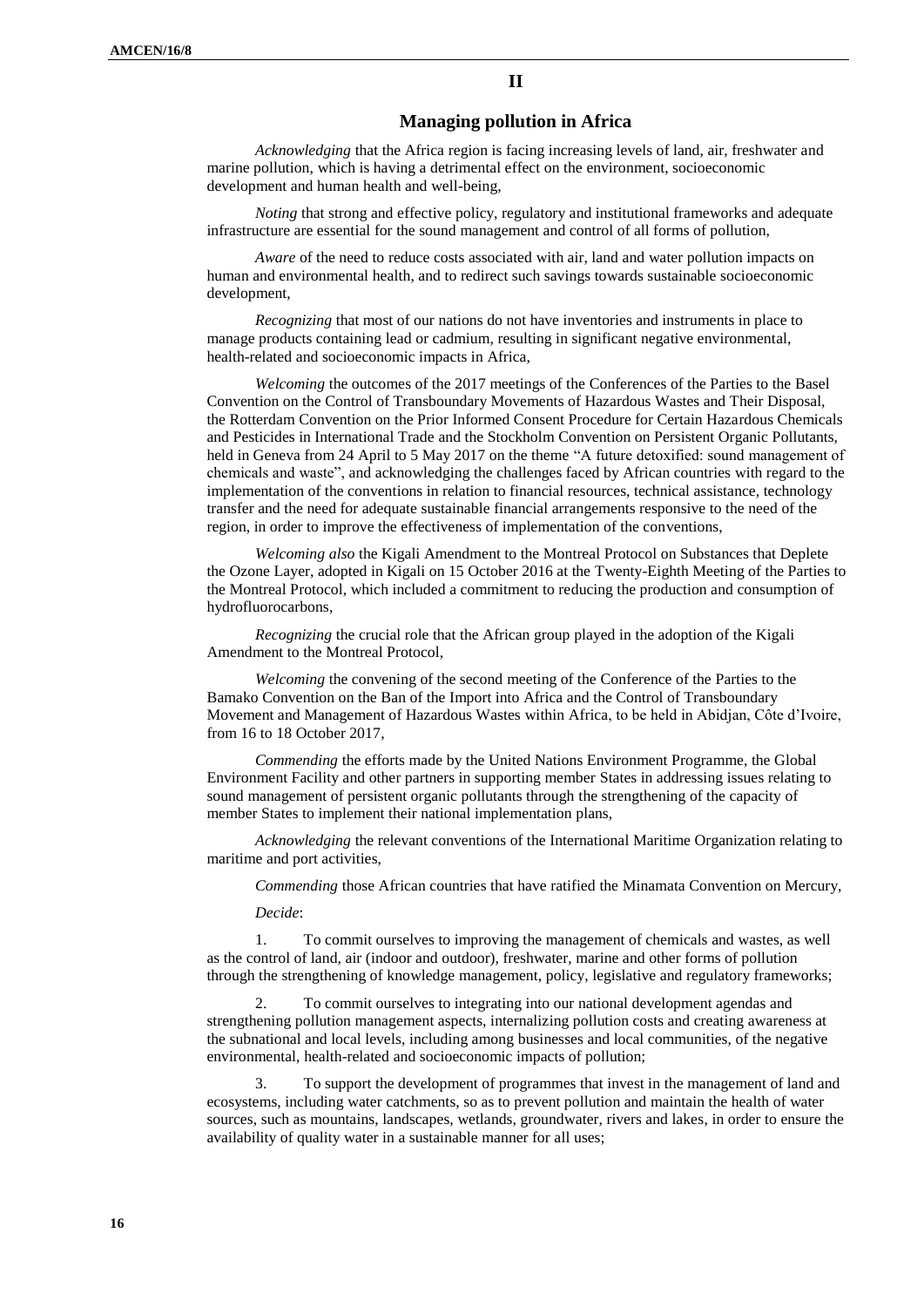4. To work collectively with the aim of developing innovative and environmentally sound technologies and financing mechanisms that prevent, reduce and manage marine, land, and indoor and outdoor air pollution;

5. To formulate and implement regional and national strategies aimed at preventing, controlling or managing pollution resulting from waste, energy, transport, service, industry and urban sources while creating value addition in production and consumption, in line with the provisions of the relevant conventions;

6. To urge national Governments to ratify the Kigali Amendment to the Montreal Protocol and to work with other countries to promote universal ratification;

To adopt policies and mechanisms opting for affordable, safe, effective and efficient cooling technologies that will maximize the climate benefits of the Kigali Amendment to the Montreal Protocol by catalysing energy efficiency of the refrigerants and appliances;

To urge national Governments to ratify the Amendment to the Basel Convention on the Control of Transboundary Movements of Hazardous Wastes and Their Disposal and to work with other countries to strengthen efforts to prevent dumping of waste in Africa and to promote the universal ratification of the Amendment;

9. To request the African Union Commission, with the support of the United Nations Environment Programme, the World Health Organization, the United Nations Industrial Development Organization, the African Development Bank and other partners, to hold a high-level interministerial forum relevant to key ministries, industry, the private sector and civil society in order to raise political awareness and develop common strategies for a future pollution-free Africa;

10. To develop programmes to strengthen the implementation of the chemical-related conventions, for which the States members of the African Union are contracting parties;

11. To improve the management of persistent organic pollutants in our countries in accordance with the Stockholm Convention on Persistent Organic Pollutants, and to request the Global Environment Facility and other financial arrangements to continue supporting that process;

12. To commend those member States that have ratified the Minamata Convention on Mercury, and urge those that have not yet done so to ratify and implement the Convention;

13. To recommend that issues specific to Africa are clearly identified during the regional preparatory meeting to be held in South Africa in July 2017 so as to take them into account during the first meeting of the Conference of the Parties to the Minamata Convention on Mercury, to be held in Geneva in September 2017;

14. To commit ourselves to a detoxified future by taking policy, legislative and programmatic action now and by implementing the Basel, Rotterdam and Stockholm conventions;

15. To formulate and implement regional strategies for the sound management of waste, and to request the United Nations Environment Programme and other partners to support that process;

16. To take necessary measures and actions for the effective implementation of the Bamako Convention and the decisions taken at the first meeting of the Conference of the Parties to the Convention, and to make the necessary preparations for its second meeting;

17. To urge and solicit parties to the Basel Convention to accede to the Basel Convention Ban Amendment in order to guarantee and secure a total ban on the import to Africa and the control of the transboundary movement of hazardous wastes;

18. To urge and solicit non-parties to the Bamako Convention to ratify or accede to the Convention;

19. To request parties to the Bamako Convention that have not yet informed the Secretariat of the designation or establishment of their competent authorities, focal point and dumpwatch to do so as soon as possible and to nominate competent experts to the Legal and Technical Working Group and to the Ad-Hoc Expert Group on Liabilities and Compensation;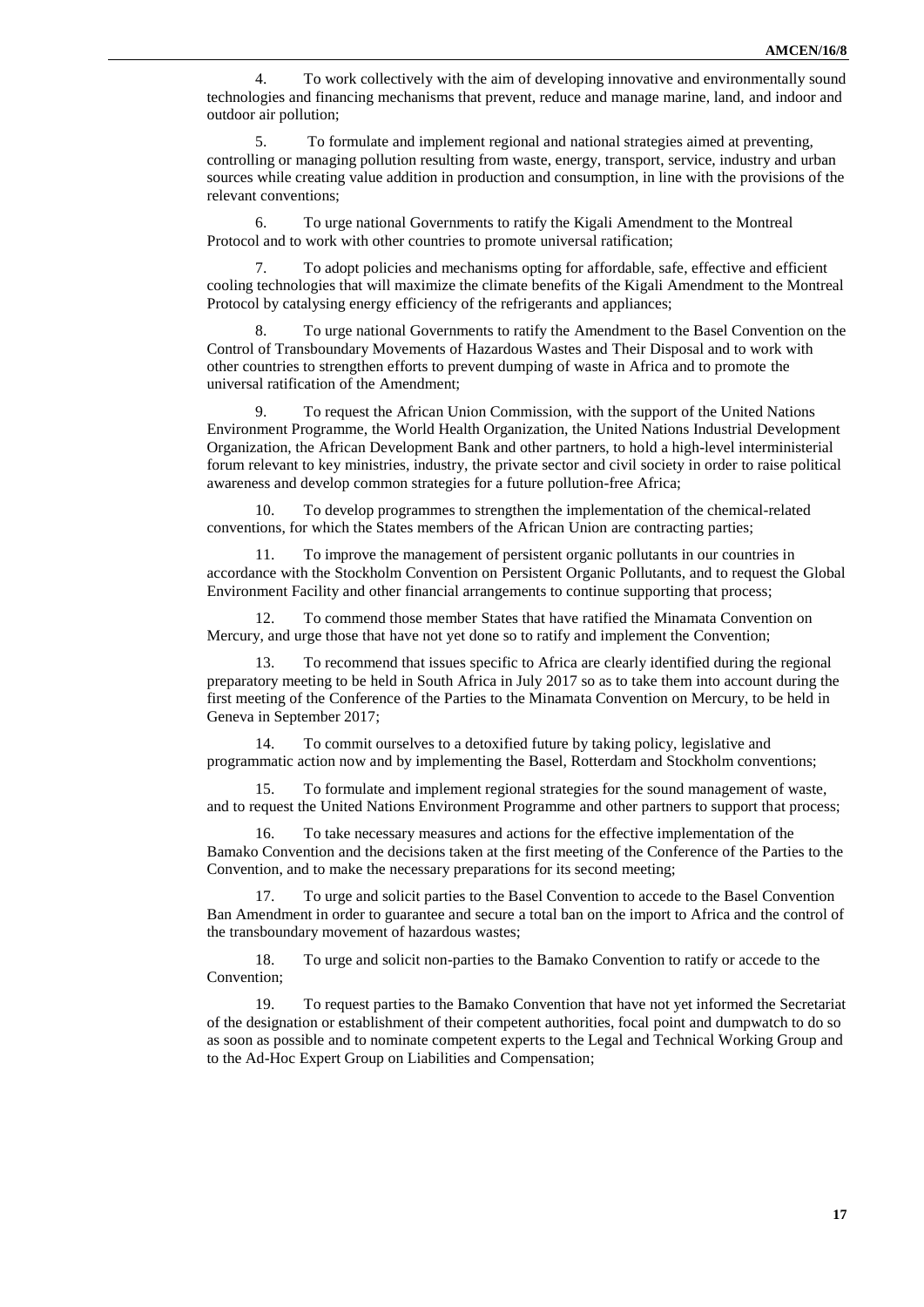**III**

### **Desertification, land degradation and drought**

*Aware* that desertification, land degradation and drought, especially in the context of climate change, require regional approaches and programmes in which member States need to work together with the regional economic communities and development partners,

*Welcoming* United Nations Environment Assembly resolutions 2/13, on sustainable management of natural capital for sustainable development and poverty eradication, and 2/24, on combating desertification, land degradation and drought and promoting sustainable pastoralism and rangelands,

*Welcoming also* the Windhoek Declaration for Enhancing Resilience to Drought in Africa, adopted at the high-level meeting of the first African Drought Conference, held in Windhoek from 15 to 19 August 2016, which calls for the operationalization of the Strategic Framework for Drought Risk Management and Enhancing Resilience in Africa,

*Welcoming further* the commitment made by African countries to set voluntary land degradation neutrality targets linked to the identification of transformative projects for the mobilization of resources, including climate finance, given the link between climate change and land use,

*Recognizing* the importance of the African flagship programmes, including the Great Green Wall for the Sahara and the Sahel Initiative, in addressing desertification and land degradation,

*Recalling* decision 15/4, on strengthening African leadership in the United Nations Convention to Combat the Desertification process, adopted by the African Ministerial Conference on the Environment at its fifteenth ordinary session, and in particular recalling the decision to support the hosting of the regional coordination unit for Africa,

*Decide*:

1. To endorse the Windhoek Declaration for Enhancing Resilience to Drought in Africa, in particular the call for the establishment of a binding protocol on drought management and enhancing resilience in Africa within the framework of the United Nations Convention to Combat Desertification in Those Countries Experiencing Serious Drought and/or Desertification, Particularly in Africa;

2. To recommend that a decision on the endorsement of the binding protocol on drought management and enhancing resilience in Africa within the framework of the United Nations Convention to Combat Desertification be submitted by the President of the African Ministerial Conference on the Environment for consideration and endorsement by the African Union summit to be held in July 2017;

3. To urge countries to develop programmes on afforestation and reforestation in order to restore degraded areas and enhance carbon sinks;

4. To support the inclusion of strategic objectives on drought in the United Nations Convention to Combat Desertification strategic framework for the period 2018–2030, to be adopted at the thirteenth session of the Conference of the Parties to the United Nations Convention to Combat Desertification, to be held in Ordos, China, in September 2017;

5. To urge member States to implement the Strategic Framework for Drought Risk Management and Enhancing Resilience in Africa so as to ensure a drought-resilient and prepared Africa;

6. To strengthen sustainable land management policies and practices to address issues relating to land tenure and the empowerment of women and youth;

7. To develop a common understanding and speak with one voice during the thirteenth session of the Conference of the Parties to the United Nations Convention to Combat Desertification, especially on regional issues, including the need to develop a protocol on enhancing drought resilience and the proposed land degradation neutrality fund;

8. To call for the extension of the Great Green Wall for the Sahara and the Sahel Initiative to the other parties of Africa affected by desertification and land degradation and the establishment of the carbon bank with the support of the global and regional financing mechanisms for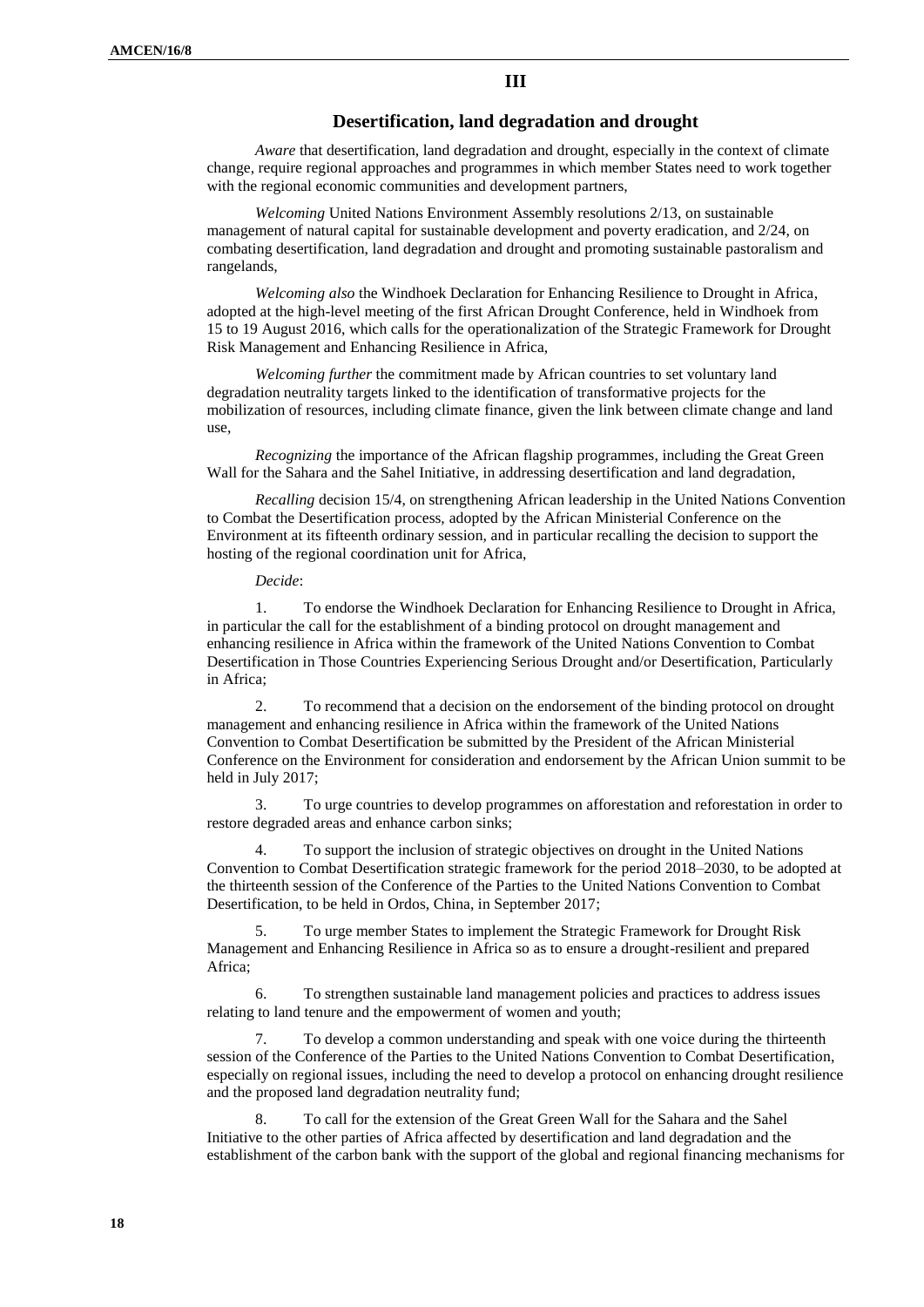enhancing the implementation of the initiative and submit that request to the African Union Summit for their endorsement;

9. To recommend that the Regional Coordination Unit for the United Nations Convention to Combat Desertification in Africa be located in the Africa Union Commission;

### **IV**

#### **Wildlife: management and illegal trade**

*Aware* that, despite management efforts, wildlife populations and their habitats in Africa continue to decline,

*Recognizing* the need to conduct a wildlife inquiry covering scientific, economic, social and governance aspects with the aim of sustaining investments in and enabling an integrated approach to wildlife management in the context of enhancing the natural capital of Africa,

*Recognizing also* the scourge of wildlife poaching and illegal trade, in particular of rhinoceros and elephants, and their importance to our national economies,

*Recalling* African Union Executive Council decision 879, on the report on the International Conference on Illegal Exploitation and Illegal Trade in Wild Flora and Fauna in Africa, and African Ministerial Conference on the Environment decision 15/2, on the African Common Strategy on Combating Illegal Trade in Wild Fauna and Flora,

*Recalling also* United Nations Environment Assembly resolution 2/14, on illegal trade in wildlife and wildlife products, which calls upon member States to implement regional strategies to combat illegal wildlife trade,

*Decide*:

1. To request the United Nations Environment Programme, in collaboration with other partners, to conduct a comprehensive study on the key issues surrounding the sustainable management of wildlife, addressing the status and trends of wildlife and habitats in partnership with different actors, in particular Governments, as well as relevant stakeholders to facilitate the development of a continent-wide strategy to address drivers of wildlife and habitat loss;

2. To continue, with the support of partners, with engagement in the African elephant range States in order to strengthen common understanding on conservation, management, trade and other issues of interest to African States;

3. To promote any programme aimed at carrying out inventory or mapping related to, or in connection with, the management of wildlife species under threat or endangered;

4. To request the United Nations Environment Programme and other partners to strengthen African institutions in order to effectively address the issues of wildlife poaching and illegal trade in wildlife;

5. To recommend the implementation of the African Strategy on Combating Illegal Exploitation and Illegal Trade in Wild Fauna and Flora in Africa at the national, subregional and regional levels;

6. To endorse the creation of an expert group to facilitate the implementation of the strategy as recommended by the Technical Advisory Committee on the Implementation of the African Strategy on Combating Illegal Exploitation and Illegal Trade in Wild Fauna and Flora in Africa;

#### **V**

### **Hosting of the fourteenth meeting of the Conference of the Parties to the Convention on Biological Diversity in Egypt**

*Recalling* decision SS.VI/3, adopted by the African Ministerial Conference on the Environment at its sixth special session, held in Cairo from 16 to 19 April 2016, in which member States expressed support for the offer by Egypt to host the fourteenth meeting of the Conference of the Parties to the Convention on Biological Diversity, to be held in 2018,

*Noting* that the Conference of the Parties to the Convention on Biological Diversity has been held only once in Africa, in Nairobi in 2000,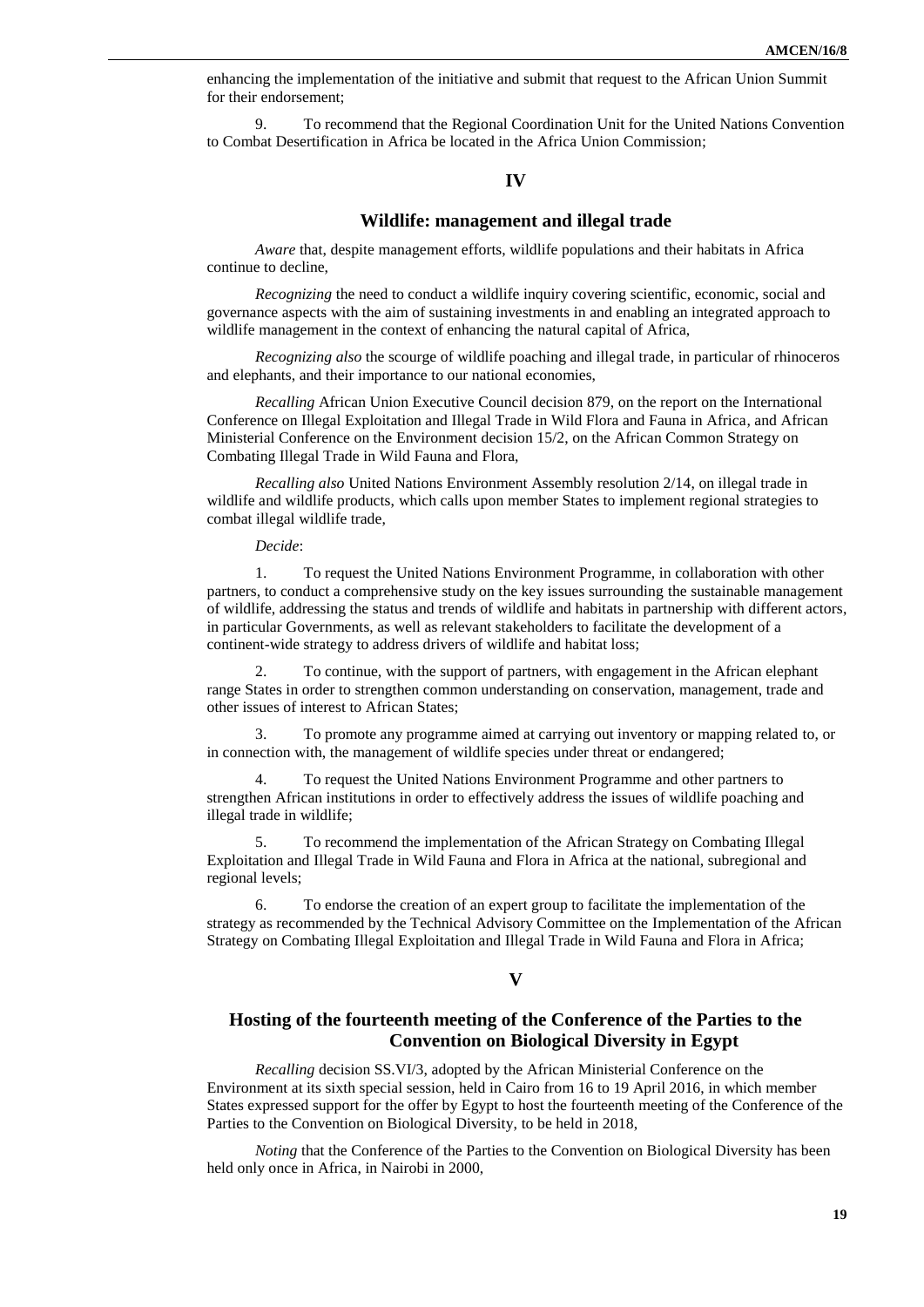*Noting also* that meetings of the Parties to the Cartagena Protocol on Biosafety and the Nagoya Protocol on Access to Genetic Resources and the Fair and Equitable Sharing of Benefits Arising from Their Utilization to the Convention on Biological Diversity have never been held in Africa,

*Recognizing* the role played by biodiversity in various fields, including in achieving Agenda 2063, the 2030 Agenda for Sustainable Development and the Sustainable Development Goals, as well as in climate change mitigation and adaptation,

*Decide:*

1. To welcome with appreciation decision XIII/33 of the Conference of the Parties to the Convention on Biological Diversity, in which the Conference decided to hold the fourteenth meeting of the Conference of the Parties to the Convention, the ninth meeting of the Conference of the Parties serving as the meeting of the Parties to the Cartagena Protocol on Biosafety and the third meeting of the Conference of the Parties serving as the meeting of the Parties to the Nagoya Protocol on Access and Benefit-sharing in Egypt from 1 to 17 November 2018;

2. To commend and emphasize Africa's full support for Egypt for its hosting of the fourteenth meeting of the Conference of the Parties to the Convention on Biological Diversity and its protocols;

3. To endorse and support the proposal of Egypt to host a high-level event on African biodiversity in association with the fourteenth meeting of the Conference of the Parties to the Convention on Biological Diversity to provide policy and strategic guidance on African biodiversity priorities for inclusion in future work programmes of the Convention and its protocols;

4. To call upon the United Nations Environment Programme, the United Nations Development Programme, the United Nations Industrial Development Organization, the United Nations Educational, Scientific and Cultural Organization, the Food and Agriculture Organization of the United Nations, the World Health Organization, the International Union for Conservation of Nature, the World Wide Fund for Nature, the Global Environment Facility, the African Development Bank and other financial institutions and development partners to provide technical and financial support towards:

(a) The organization of the high-level event and the participation of African delegates;

(b) The preparation and organization of the fourteenth meeting of the Conference of the Parties to the Convention on Biological Diversity and its protocols and the participation of African countries in the meeting;

(c) The commemoration of the twenty-fifth anniversary of the Convention on Biological Diversity;

5. To urge States members of the African Union to actively participate in the fourteenth meeting of the Conference of the Parties to the Convention on Biological Diversity;

6. To call upon relevant stakeholders and major groups in Africa, including members of civil society within the business and scientific communities, industry, women, youth, tourism and the private sector to participate fully in the above-mentioned meetings;

7. To request the African Union Commission and the secretariat of the African Ministerial Conference on the Environment to engage actively in coordination with the Government of Egypt in the preparation for the high-level event on African biodiversity and the meeting of the Conference of the Parties to the Convention on Biological Diversity;

#### **VI**

#### **Sustainable renewable energy**

*Recognizing* the accomplished efforts in the context of the implementation of the United Nations Framework Convention on Climate Change and the Paris Agreement,

*Recalling* the need to diversify sustainable energy sources and modes of consumption and to reduce the negative impacts linked to the utilization of fossil fuels,

*Aware* that renewable energy is an enabler and a pathway to addressing social, environmental and economic challenges by providing equal energy access and efficiency for productive use and electrification,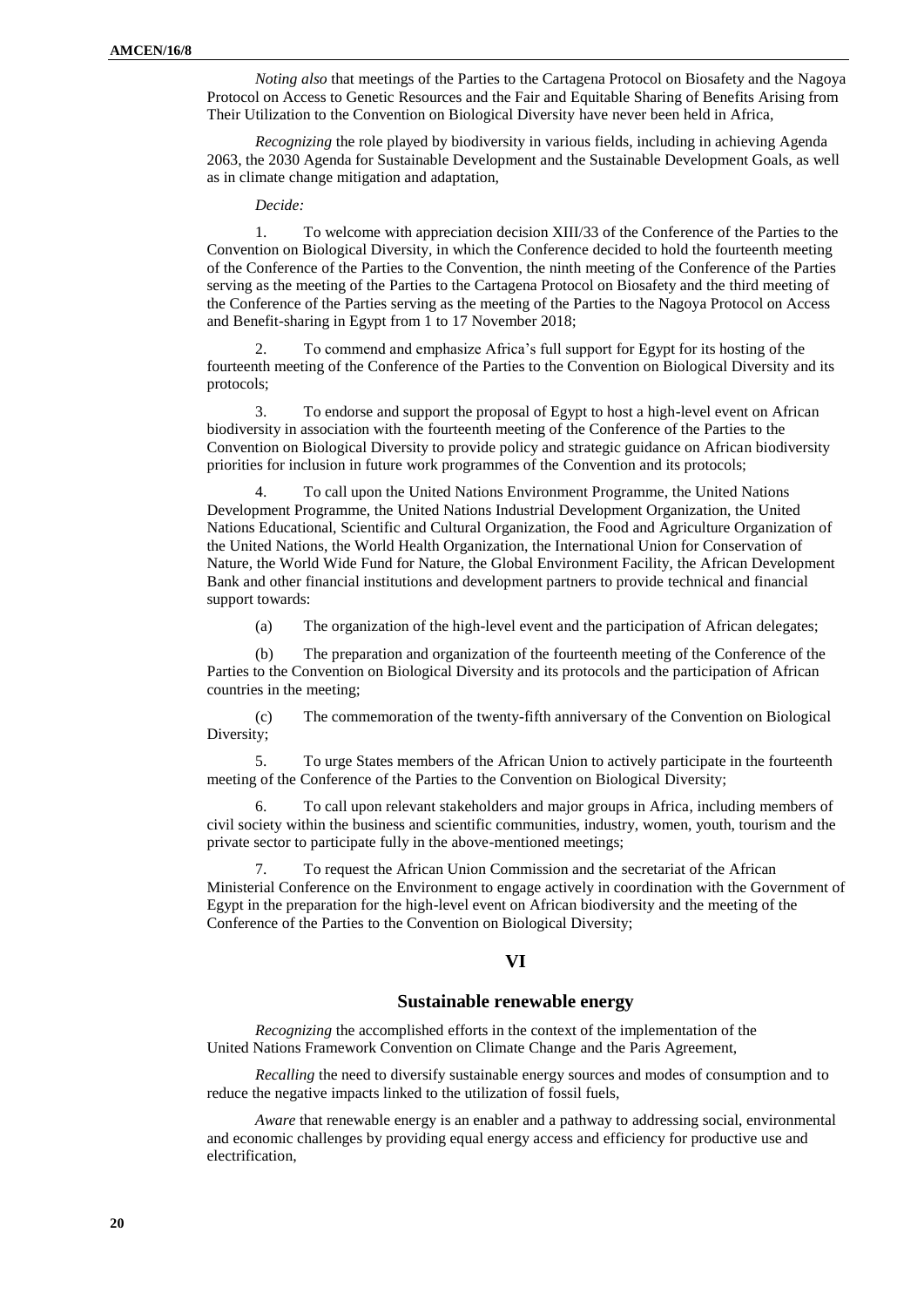*Aware also* that African countries continue to face critical challenges relating to access to modern energy services, especially in rural areas, poor energy infrastructure, low purchasing power, low investment in production and transmission and overdependence on biomass to meet energy needs,

*Recognizing* the need to increase the rate of electrification in Africa with the objective of achieving economic development and Agenda 2063,

*Acknowledging* the establishment of the Africa Renewable Energy Initiative by the Committee of African Heads of State and Government on Climate Change of the African Union with the goals of helping to achieve sustainable development, enhanced well-being and sound economic development by ensuring universal access to sufficient amounts of clean, appropriate and affordable energy and of helping African countries to leapfrog to renewable energy systems that support their low-carbon development strategies while enhancing economic and energy security,

*Welcoming* the *Atlas of Africa Energy Resources*, which was prepared with the support of the Infrastructure Consortium for Africa, the Sustainable Energy Fund for Africa of the African Development Bank and the United Nations Environment Programme,

*Decide:*

1. To scale up the development and use of clean renewable energy that will drive sustainable harnessing and value addition of Africa's natural capital;

2. To hold joint meetings of African ministers of the environment and energy to provide policy and strategic guidance on innovative environmental and investment solutions to accelerate the development of clean energies;

3. To request the African Group of Negotiators to continue to support the Africa Renewable Energy Initiative and its Independent Delivery Unit to achieve concrete results by accelerating, inter alia, the facilitation of the support necessary to enhance capacity and to access financial resources, in the context of the implementation of the nationally determined contributions of African States, and also to request the Group to facilitate access to means of implementation, in collaboration with other partners, in supporting, inter alia, the following:

- (a) To use integrated approaches of:
	- (i) Decentralization or off-grid electrification;
	- (ii) Decarbonization or focus on low-carbon emission;
	- (iii) De-risking investment or developing risk-mitigation facilities to attract investments;
	- (iv) Democratization of energy services or energy access for all;

(b) To develop or strengthen national and regional harmonized policy frameworks for the acceleration of the sustainable production and consumption of biomass for the purposes of reducing land degradation and indoor pollution and increasing efficiency;

(c) To support all regional and national initiatives that add value to the energy potential of wind and solar energy, among others, on the African continent;

(d) To support the development of business models for enhancing access to financing in order to enable investment in clean energy, rural electricity transmission, and energy entrepreneurship among women and youth;

(e) To enhance our capacity and skills for developing applicable technologies and innovations in order to economically and socially use our clean energy resources;

(f) To promote energy efficiency in buildings and industrial processes through the development of guidelines and regulations on sustainable buildings and cities, awareness creation, technical support and innovative programmes, and the promotion of energy efficiency in small, medium-sized and large enterprises;

4. To call on the Africa Renewable Energy Initiative Board of Directors and its Independent Delivery Unit to accelerate their work in order to achieve the Initiative's agreed goals of deploying at least 10 gigawatts of new and additional renewable energy generation capacity by 2020, and to mobilize the potential of Africa to generate at least 300 gigawatts by 2030.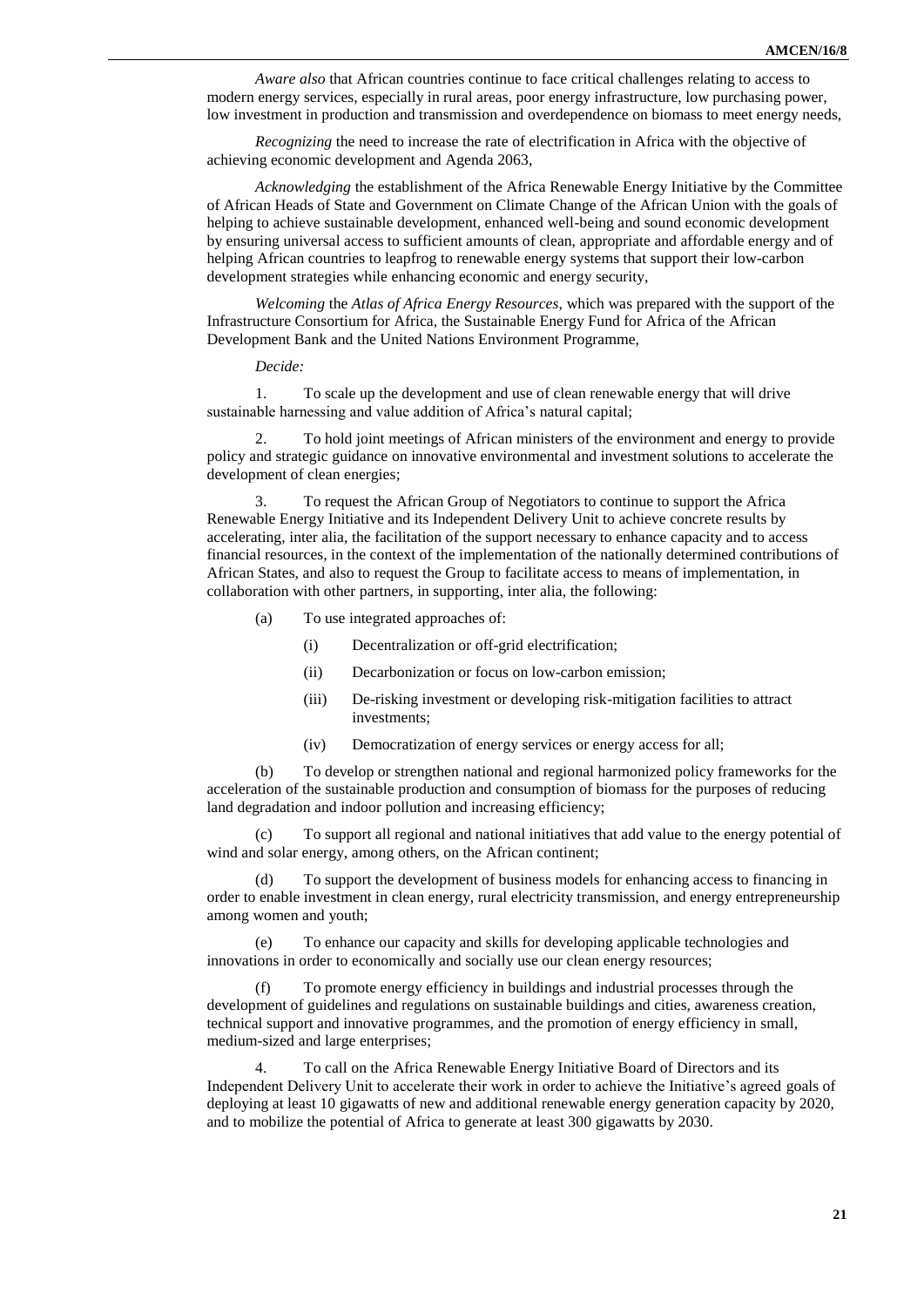# **Decision 16/3: Africa's engagement in the third session of the United Nations Environment Assembly of the United Nations Environment Programme**

#### *We, African ministers of the environment,*

*Having met* in Libreville on 15 and 16 June 2017 at the sixteenth session of the African Ministerial Conference on the Environment,

*Recalling* United Nations General Assembly resolutions 2997 (XXVII) of 15 December 1972 and 67/213 of 21 December 2012, which established the United Nations Environment Programme, and resolution 67/251 of 13 March 2013, which changed the designation of the governing body of the United Nations Environment Programme to the United Nations Environment Assembly of the United Nations Environment Programme, respectively,

*Recalling also* the outcome document of the first session of the United Nations Environment Assembly, held in Nairobi from 23 to 27 June 2014 under the overarching theme "Sustainable Development Goals and the post-2015 development agenda, including sustainable consumption and production",

*Welcoming* the outcomes of the second session of the United Nations Environment Assembly, held in Nairobi from 23 to 27 May 2016 under the theme "Delivering on the environmental dimension of the 2030 Agenda for Sustainable Development",

*Recalling* the resolutions of the second session of the United Nations Environment Assembly on giving priority to the African continent, in particular resolution 2/13, on sustainable management of natural capital for sustainable development and poverty eradication, resolution 2/14, on illegal trade in wildlife and wildlife products, and resolution 2/24, on combating desertification, land degradation and drought and promoting sustainable pastoralism and rangelands, and concerned about the slow implementation of those resolutions,

*Aware* that the third session of the United Nations Environment Assembly will be held in Nairobi from 4 to 6 December 2017 under the overarching theme "Towards a pollution-free planet",

*Aware also* that environmental pollution is an increasing problem in Africa and that the major forms of pollution in Africa include indoor and outdoor air pollution, water and land pollution, and chemicals and hazardous waste pollution, affecting both urban and rural areas,

*Stressing* that efforts to reduce pollution should not undermine the development processes under way in African countries and that those efforts should be in line with the development priorities of Africa, while respecting national policy space for sustained, inclusive and sustainable economic growth,

*Bearing in mind* that pollution is one of the various environmental challenges facing African countries and that Africa contributes the least to global pollution trends,

*Concerned* about the multifaceted challenges faced by African countries in effectively implementing the Sustainable Development Goals, Agenda 2063 and other global decisions, including those of the United Nations Environment Assembly and the previous Governing Councils of the United Nations Environment Programme, mainly due to the lack of the necessary means of implementation,

*Bearing in mind* that Africa is richly endowed with natural resources that, if properly harnessed, could contribute to sustainable development and poverty eradication in Africa,

*Emphasizing* the different capabilities and differing responsibilities of individual countries in addressing the three dimensions of sustainable development, including the environmental pillar,

*Affirming* the centrality of making available the necessary means of implementation, in particular technology development and transfer, capacity-building and financial support, which can significantly contribute towards the effective implementation in African countries of the decisions of the United Nations Environment Assembly and the Governing Council,

*Acknowledging* the positive role that stakeholders, including the private sector, could play in implementing the Sustainable Development Goals, Agenda 2063 and other global commitments, including those made within the framework of the United Nations Environment Assembly, and emphasizing the importance of engaging the various groups of stakeholders in a transparent, inclusive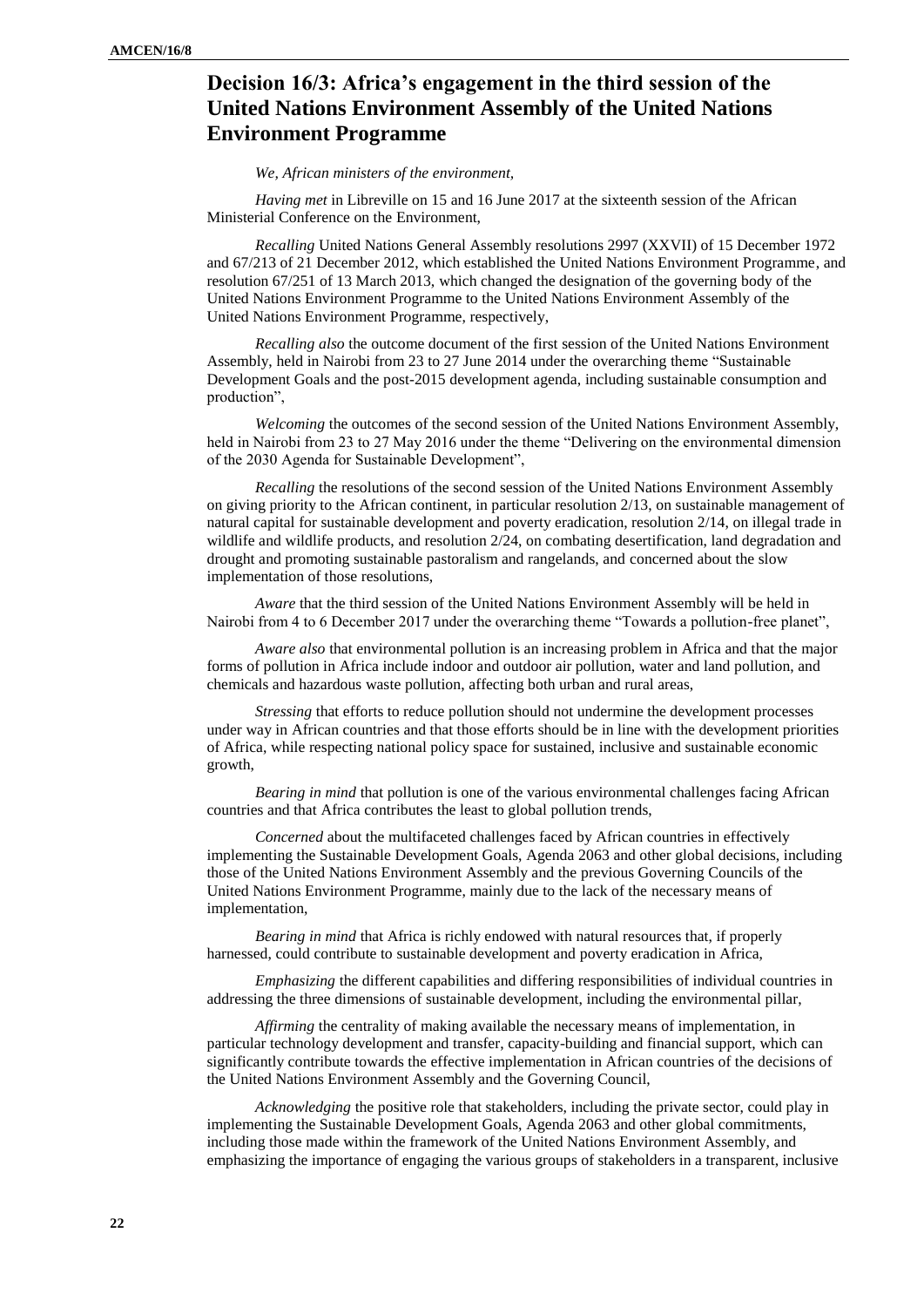and balanced manner, while reaffirming that their role is complementary to the intergovernmental nature of the processes of the United Nations Environment Programme and its Assembly,

*Appreciating* the work being done by the African Diplomatic Corps and its technical committee in Nairobi in all negotiations during the intersessional period and during the sessions of the United Nations Environment Assembly, which is based on the political guidance provided by the African Ministerial Conference on the Environment, and acknowledging the centrality of the Conference in formulating African positions in all matters related to the environment,

*Decide:*

1. To request the Executive Director of the United Nations Environment Programme to expedite the implementation of all previous United Nations Environment Assembly and Governing Council decisions and resolutions in a balanced manner, especially those of priority to the African continent;

2. To also request the Executive Director of the United Nations Environment Programme to develop, as soon as possible and in consultation with member States, a monitoring mechanism by which member States can track and assess the status of the implementation of previous and future resolutions;

3. To further request the Executive Director of the United Nations Environment Programme to ensure that African countries are supported through technology development and transfer, capacity-building and financial support in order to facilitate the effective implementation of the 2030 Agenda and its Sustainable Development Goals and Africa's Agenda 2063 and other global decisions, including those of the United Nations Environment Assembly and, previously, the Governing Council of the United Nations Environment Programme;

4. To underline the importance of developing solutions to pollution in Africa that are development-oriented and that contribute to poverty eradication and the creation of jobs and wealth on the continent, and of ensuring that any measures taken to combat pollution neither constitute a means of arbitrary or unjustifiable discrimination nor conceal any restrictions on international trade;

5. To stress that the outcomes of the third session of the United Nations Environment Assembly should be geared towards providing technological and financial support and capacity-building in order to enhance the efforts of Africa to formulate and implement policies, legislation and programmes with a view to ensuring sound environmental management, including through preventing, reversing and overcoming the effects of pollution, while reaffirming the national ownership of such policies, legislation and programmes;

6. To urge member States to commence, at the earliest possible time, discussions and deliberations on environmental issues of priority to Africa with a view to formulating them into draft resolutions for presentation during the third session of the United Nations Environment Assembly;

7. To stress that engagement with any group of stakeholders during the third session of the United Nations Environment Assembly should be inclusive and geographically balanced with the overarching goal of involving African stakeholders;

8. To acknowledge the important role of the African private sector in addressing environmental challenges on the continent and that the Executive Director in his strategy to engage the private sector should also involve Africa's private sector;

9. To underline the importance of finalizing the stakeholder engagement policy of the United Nations Environment Programme on the basis of the proposal presented during the second session of the United Nations Environment Assembly and reaffirm that, until the adoption of the policy, African countries are committed to the inclusive and meaningful participation of all accredited relevant stakeholders in the United Nations Environment Assembly and its preparatory process, while maintaining the intergovernmental nature of the United Nations Environment Programme and the United Nations Environment Assembly;

10. To reaffirm the importance of concluding the work of the high-level segment of the third session of the United Nations Environment Assembly with an outcome document in the form of a political declaration negotiated by Member States and adopted by consensus, which should be concise, focusing primarily on the theme of the third session of the United Nations Environment Assembly, and be based on the principles of sustainable development, including common but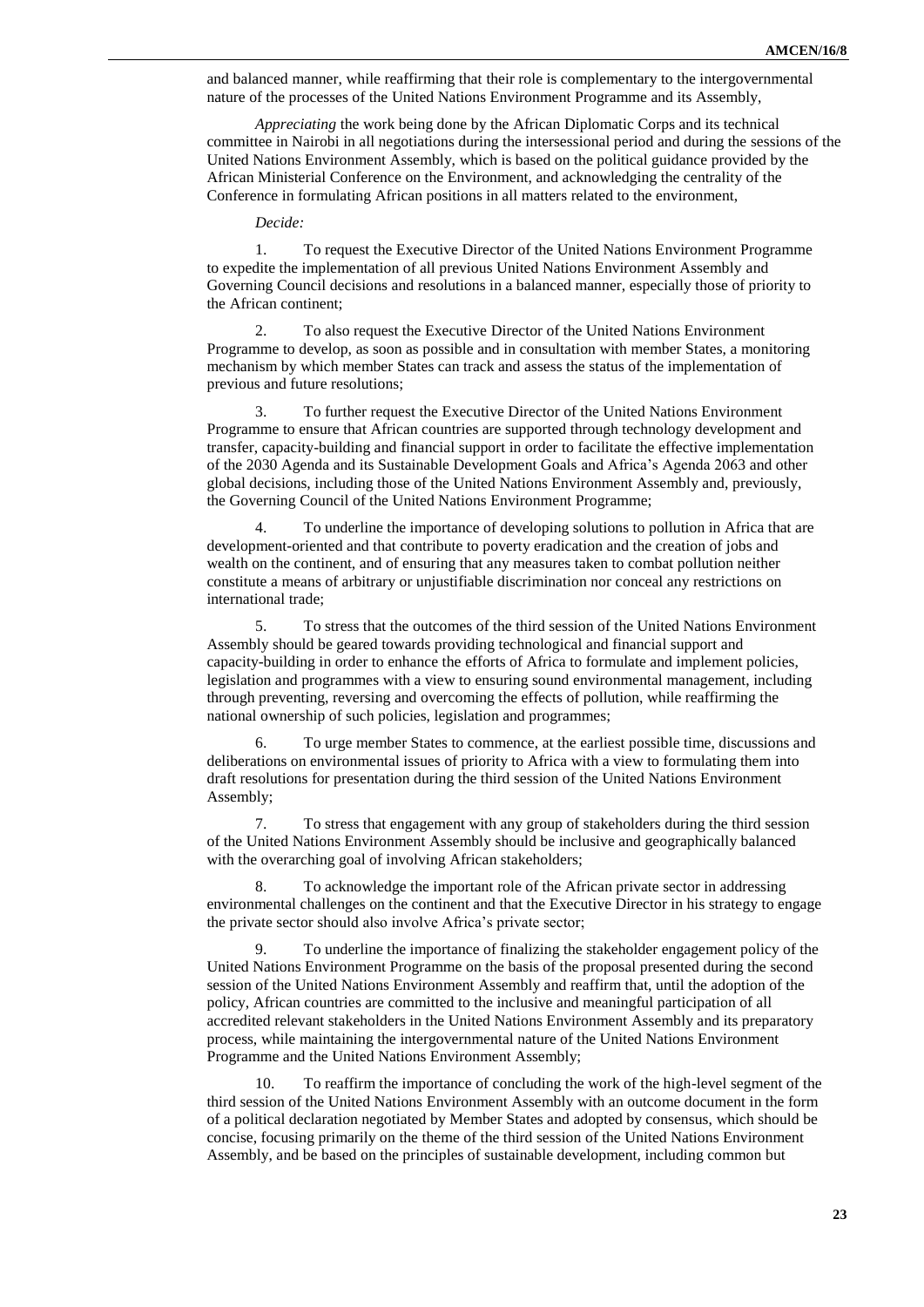differentiated responsibilities, as well as the need to support African countries in effectively implementing the outcomes of the session;

11. To agree that the President of the African Ministerial Conference on the Environment and its Bureau, in collaboration with the permanent representatives based in Addis Ababa, Geneva, Nairobi and New York, shall continue to coordinate the work of the African Group so as to ensure an effective and coordinated front during the third session of the United Nations Environment Assembly;

12. To request the United Nations Environment Programme to finance, in accordance with the established practice, the participation of representatives from developing countries, particularly from Africa, in the third session of the United Nations Environment Assembly in order to maintain the openness, transparency and inclusiveness of the United Nations Environment Programme and its Assembly;

13. To invite member States to pay their contributions to the Trust Fund of the African Ministerial Conference on the Environment, and those in a position to do so to contribute to the United Nations Environment Fund;

14. To agree to continue to strengthen the linkages between the permanent representatives of member States at the headquarters of the African Union in Addis Ababa, the United Nations Environment Programme in Nairobi and the United Nations in New York, as well as at the United Nations Office at Geneva, for better collaboration, so as to ensure a common understanding of, and common approaches to, the issues affecting the sustainable development agenda of the African region;

15. To request the United Nations Environment Programme to continue to support the collaborative arrangements between the African Union Commission, the African Ministerial Conference on the Environment and the African Diplomatic Corps in Nairobi, the permanent representatives in Addis Ababa and the African Group in Geneva and in New York to ensure a common understanding and approach to environmental issues affecting the region;

16. To also request the United Nations Environment Programme to facilitate regular interaction by the representatives of the African Union Commission, the African Ministerial Conference on the Environment and the African Diplomatic Corps in Nairobi and Addis Ababa among themselves and with their colleagues in Geneva and New York, building on the strategy that has been developed in that regard;

17. To encourage member States that have not done so to establish resident diplomatic representation to the United Nations Environment Programme and the United Nations Human Settlements Programme in Nairobi, given the critical role and importance of the two United Nations bodies as multilateral centres for the engagement of Africa in discussions on the global sustainable development agenda;

18. To stress that the establishment of the United Nations Environment Programme was based on negotiations between and consensus among the Member States at the General Assembly of the United Nations, and that any changes to the nomenclature, mandate or nature of the Programme should follow the same process as in the General Assembly of the United Nations and be conducted in an open, transparent and inclusive manner;

19. To reiterate the need to strengthen the strategic regional presence of the United Nations Environment Programme in Africa so as to support member States and ensure the implementation of the 2030 Agenda for Sustainable Development in an integrated manner, and to enhance the capacity of the United Nations Environment Programme to support the implementation of programmes and projects at the national and subregional levels through the establishment of national and subregional programmes and offices;

20. To request the Executive Director of the United Nations Environment Programme to expedite the implementation of Governing Council decision 27/2, and in particular the consolidation of the Programme headquarter functions as contained in paragraph 88 of the outcome document of the United Nations Conference on Sustainable Development, entitled "The future we want".

## **Decision 16/4: Climate Change**

*We, African ministers of the environment,*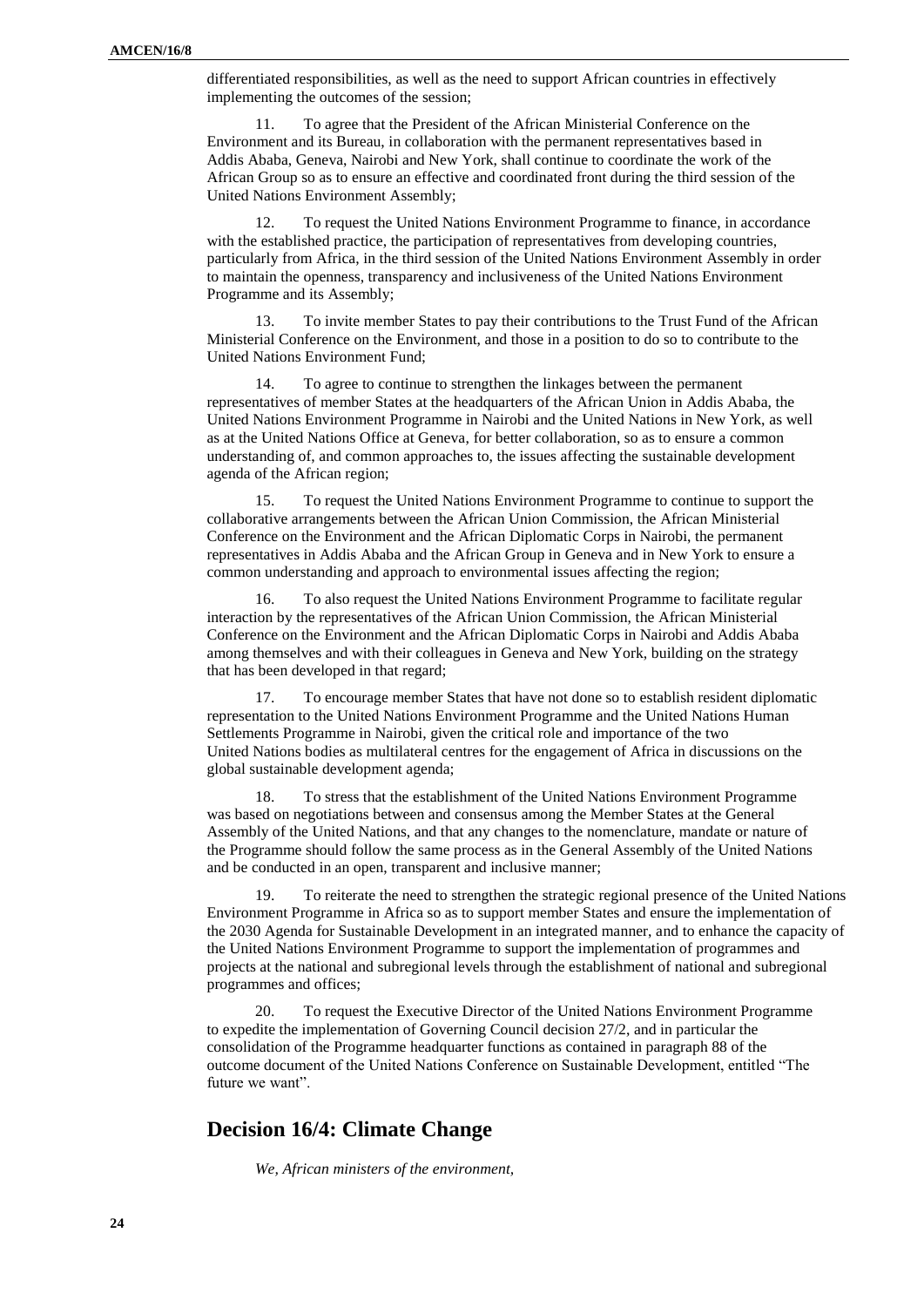*Having met* in Libreville on 15 and 16 June 2017 at the sixteenth session of the African Ministerial Conference on the Environment,

*Expressing appreciation* to Egypt for its outstanding achievements as President of the African Ministerial Conference on the Environment in providing political direction and maintaining the unity of Africa in pursuit of its interests in the climate change negotiations, as well as in the operationalization and implementation of the Africa Renewable Energy Initiative and the Africa Adaptation Initiative,

*Congratulating* and pledging support to the Government of Gabon, as the incoming President of the African Ministerial Conference on the Environment and Chair of the Committee of African Heads of State and Government on Climate Change,

*Expressing appreciation* to Morocco for its successful hosting of the twenty-second session of the Conference of Parties to the United Nations Framework Convention on Climate Change, held in Marrakech, Morocco, from 7 to 18 November 2016, and for its leadership and the achievements made at that session,

*Welcoming* the declaration of the First Africa Action Summit for Continental Co-Emergence, adopted in Marrakech, Morocco, on 16 November 2016,

*Welcoming also* the outcomes of the twenty-second session of the Conference of the Parties to the United Nations Framework Convention on Climate Change, the twelfth session of the Conference of the Parties serving as the meeting of the Parties to the Kyoto Protocol, and the first part of the first session of the Conference of the Parties serving as the meeting of the Parties to the Paris Agreement on climate change, held in Marrakech, Morocco, from 7 to 18 November 2016,

*Welcoming further* the ratification of the Paris Agreement and its rapid entry into force on 4 November 2016, highlighting a global commitment to the full implementation of the Agreement,

*Reiterating* that the United Nations Framework Convention on Climate Change, its Kyoto Protocol and the Paris Agreement constitute the global legal framework on climate change and that all actions or measures related to climate change must be in full conformity with the principles and provisions of those agreements, in particular the principles of equity and common but differentiated responsibilities and respective capabilities, in the light of national circumstances,

*Encouraging* the African Group of Negotiators to continue to represent the interests of Africa in the climate change negotiations and to constructively advance global governance on climate change under the United Nations Framework Convention on Climate Change,

*Cognizant* of the forthcoming twenty-third session of the Conference of the Parties to the United Nations Framework Convention on Climate Change, the thirteenth session of the Conference of the Parties serving as the meeting of the Parties to the Kyoto Protocol and the second part of the first session of the Conference of the Parties serving as the meeting of the Parties to the Paris Agreement, to be held in Bonn from 6 to 17 November 2017, and reaffirming the support of African countries to the incoming President of the Conference of the Parties to the Framework Convention, the Government of Fiji, in its efforts to advance the work programme of the Paris Agreement in a balanced, fair, inclusive and rules-based manner,

*Decide:*

1. To urge the Parties to the Paris Agreement to recognize the special circumstances and needs of African countries, in line with the relevant and previous decisions of the Conference of the Parties to the United Nations Framework Convention on Climate Change, and call on the incoming President to the Conference of the Parties to continue the consultations with a view to reaching a decision in that regard at the twenty-fourth session of the Conference;

2. To also urge the developed countries to enhance their efforts in the pre-2020 period to close the ambition gap with regard to mitigation, adaptation and finance, and call on all countries to accelerate the full implementation of the United Nations Framework Convention on Climate Change, its Kyoto Protocol and all relevant decisions, in accordance with their obligations under the Framework Convention;

3. To stress the importance of enhanced ambition in tackling climate change in the current and subsequent replenishment processes of the operating entities of the financial mechanism, in particular the seventh replenishment of the Global Environment Facility and the replenishment process of the Green Climate Fund;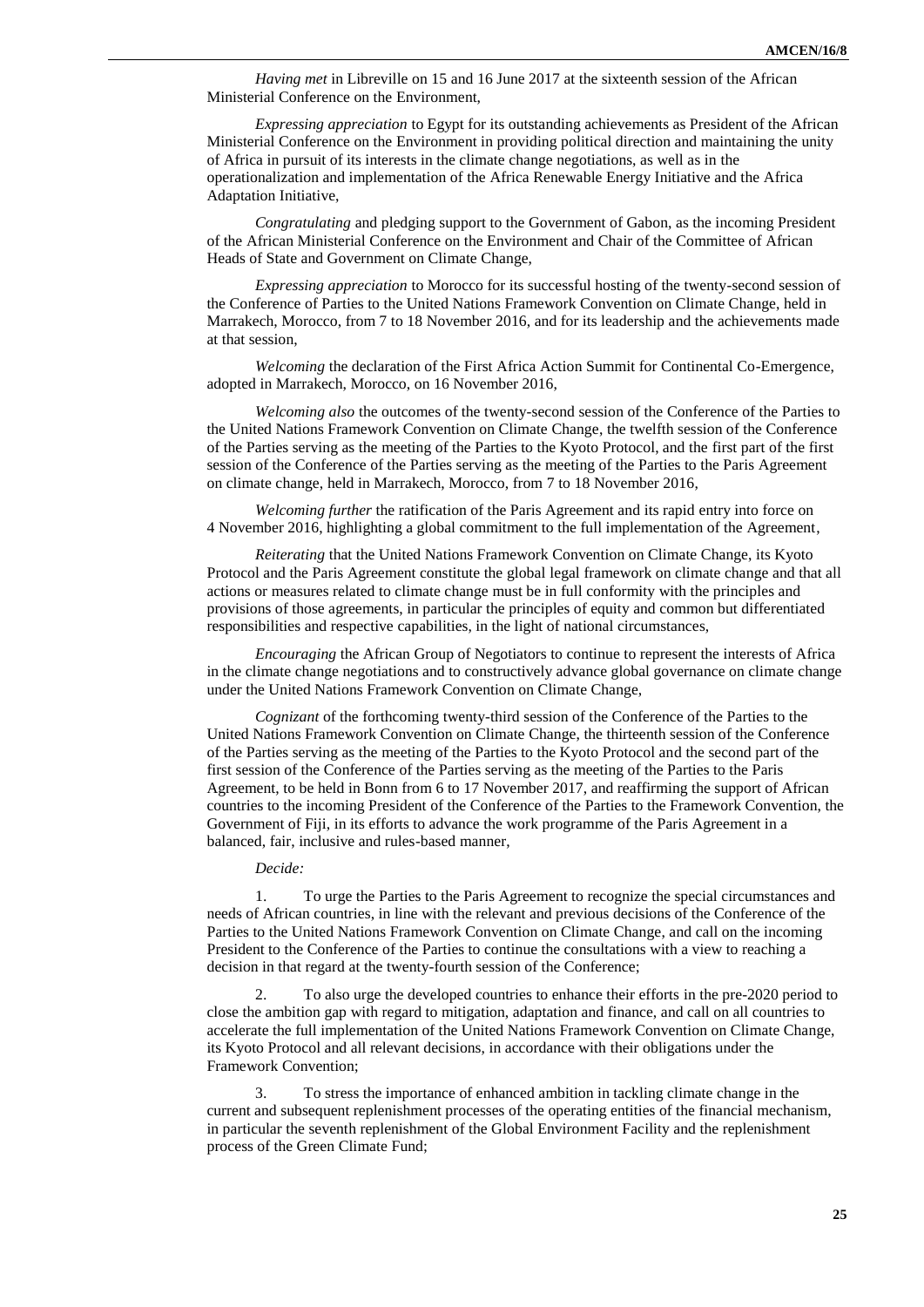4. To take note of the work of the Green Climate Fund in supporting African countries to deal with the challenge of climate change, to take note with concern of the low level of disbursement of resources and to urge the Green Climate Fund Board to take the necessary measures to clarify the eligibility criteria and facilitate access and timely release of the resources of the Fund to African countries;

5. To also take note of the threat that climate change poses to development in Africa and the urgent need to tackle the immediate, short- and medium-term challenges facing African countries and encourage a balanced consideration of action and support in the Paris Agreement negotiations, stressing the importance of support in building trust and enabling developing country action;

6. To reaffirm our commitment to a balanced treatment of adaptation and mitigation and stress the importance of harnessing relevant synergies between adaptation and adaptation co-benefits by African countries towards the goal of building and fostering resilience and an increased ability to adapt to the adverse impacts of climate change;

7. To stress the importance of strengthening gender responsive climate policies in all activities relating to adaptation and mitigation and encourage further support for the Lima Work Programme on Gender;

8. To encourage all parties to the United Nations Framework Convention on Climate Change to initiate, at the twenty-third session of the Conference of the Parties to the Convention, the negotiations, to be undertaken prior to 2025, on a new collective quantified finance goal for developed countries, from a floor of 100 billion United States dollars per year, as provided for in paragraph 53 of decision 1/CP.21, and to conclude the modalities for the biennial communication of indicative support to developing countries at the twenty-fourth session of the Conference of the Parties;

9. To commend the work done by the technical working group of the Africa Adaptation Initiative, comprising the partners identified in African Union decision Assembly/AU/Dec.580/XXV, and endorse the outcomes of the meetings of the technical working group, as presented in appendix I to the present decision, deciding to adopt the work plan for the biennium 2017–2018, governance structure, guiding principles, expected results and targets of the Initiative, while appreciating the offer made by the United Nations Development Programme and the United Nations Environment Programme to host its technical support unit in the interim;

10. To welcome the offer by Egypt to permanently host the technical support unit of the Africa Adaptation Initiative;

11. To express appreciation for the successful launch of the initiative for the Adaptation of African Agriculture by Morocco at the twenty-second session of the Conference of the Parties to the United Nations Framework Convention on Climate Change and to call on that initiative to continue to strengthen its collaboration with the Africa Adaptation Initiative in order to ensure coherence, synergy and enhanced implementation;

12. To encourage the African Group of Negotiators to continue to support the Africa Renewable Energy Initiative and its Independent Delivery Unit to achieve concrete results by accelerating, inter alia, the facilitation of support to enhance capacity and access financial resources in the context of the implementation of the nationally determined contributions of African countries;

13. To commend the Niger for the successful operationalization of the Climate Commission for the Sahel Region through the organization of its first technical working group meeting, held in Niamey on 22 and 23 May 2017, and express our support to the Niger in its call for the technical working group to expedite its work so as to diligently mobilize the required financial resources for the implementation of its investment plan, also expressing our appreciation for the support provided by all partners, in particular the African Development Bank, the Green Climate Fund, the World Bank Group and the European Union, and inviting them to strengthen and continue that support;

14. To call on African countries that have signed the memorandum of understanding for the establishment of the Congo Basin Blue Fund to accelerate its implementation in order to support adaptation and mitigation programmes;

15. To express appreciation for the work of the African Group of Negotiators in developing the Capacity-building Initiative for Transparency programme established by the Global Environment Facility, which calls on the Group to ensure diligent implementation and inviting further African countries to join the programme;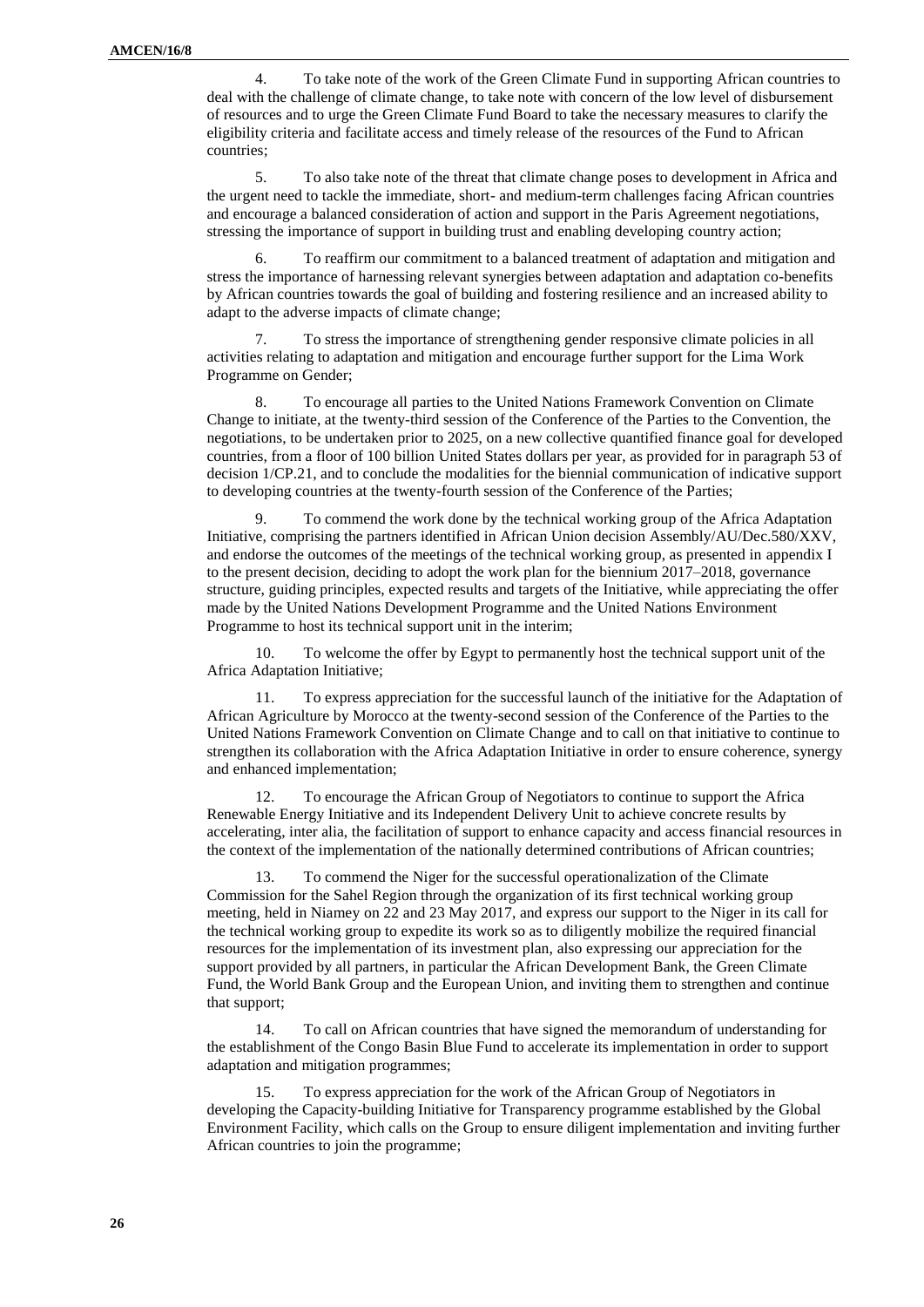16. To take note of the forthcoming assessment and special reports of the Intergovernmental Panel on Climate Change on the impacts of global warming of  $1.5^{\circ}$ C above pre-industrial levels and related global greenhouse gas emission pathways, on the ocean and cryosphere in a changing climate and on climate change and land, expressing concern about the underrepresentation of African authors in the preparation of the reports, taking into account that they provide the science base needed to inform climate action, and encouraging African Governments to support the participation of African scientists;

17. To endorse the key messages on climate change negotiations, as set out in appendix III to the present decision, and urge the African Group of Negotiators to enhance its efforts in updating the African Common Position on Climate Change as a platform to articulate the interests of African countries at the twenty-third session of the Conference of the Parties to the United Nations Framework Convention on Climate Change, the thirteenth session of the Conference of the Parties serving as the meeting of the Parties to the Kyoto Protocol and the second part of the first session of the Conference of the Parties serving as the meeting of the Parties to the Paris Agreement;

18. To express appreciation for the support provided to African countries and the African Group of Negotiators by the African Development Bank, the African Union Commission, the Economic Commission for Africa, the New Partnership for Africa's Development, the United Nations Development Programme, the United Nations Environment Programme, the World Bank, the International Fund for Agricultural Development and the Government of Germany, among other development partners.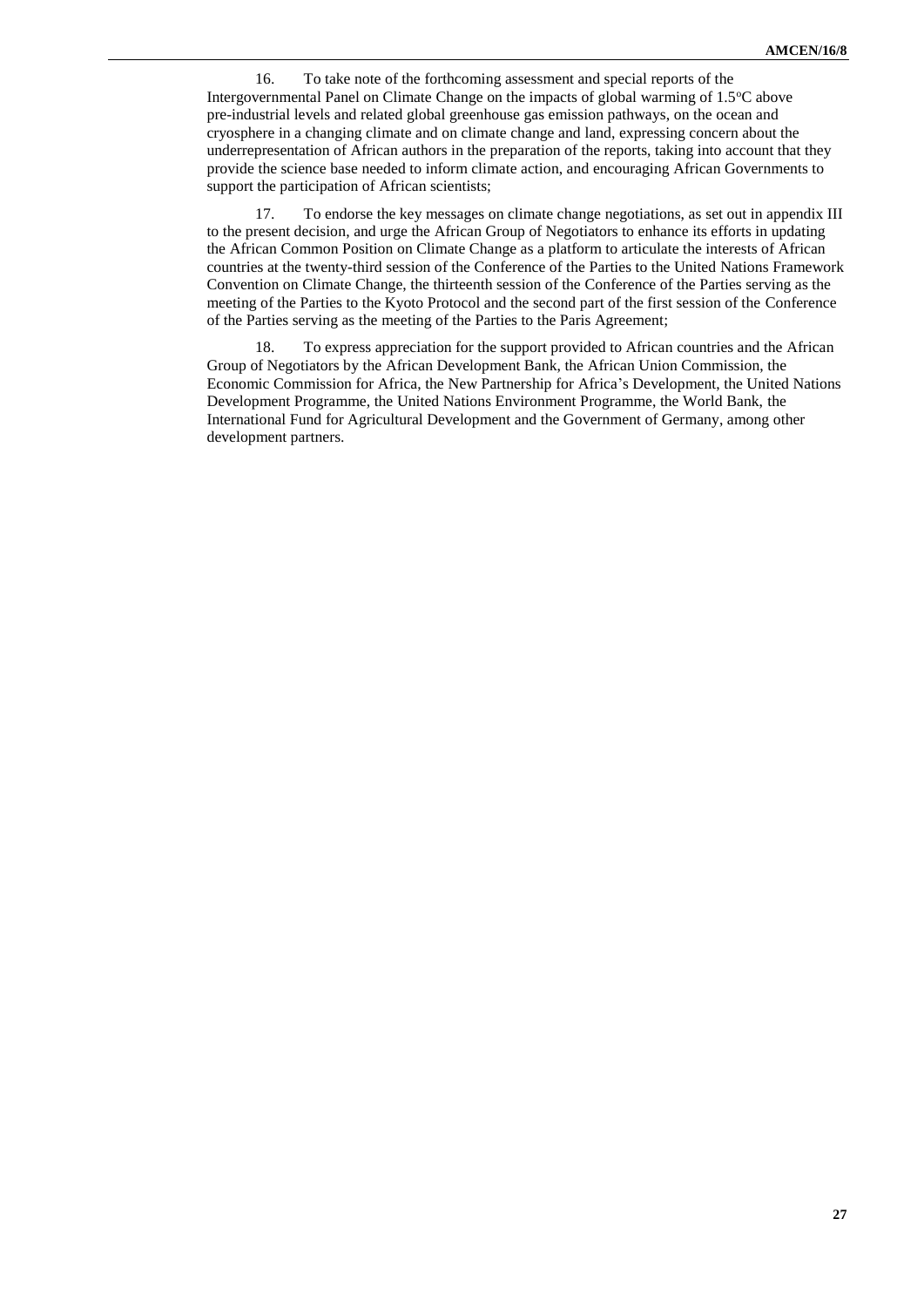## **Appendix I**

# **Africa Adaptation Initiative**

*We, African ministers of the environment***,**

*Encouraging* developed countries to support the implementation of the Africa Adaptation Initiative, taking into consideration the reaffirmation set out in the Paris Agreement that adaptation is a global challenge and the importance of support for, and international cooperation with, adaptation efforts, taking into account the needs of developing countries and stressing the importance of coordination and synergy between the technical working group and the African Risk Capacity, the Climate for Development in Africa Programme (ClimDev-Africa) and other relevant initiatives and efforts,

*Decide* that the governance structure of the Africa Adaptation Initiative shall operate under the political guidance of the Committee of African Heads of State and Government on Climate Change, with the oversight of the African Ministerial Conference on the Environment and with the technical support of the African Group of Negotiators, the technical working group and the technical support unit, as set out below;

*Endorse* the Africa Adaptation Initiative work plan for the period 2017–2018, the governance structure set out in appendix II to decision 16/4 on climate change, and the guiding principles, expected results and targets, and express appreciation for the offer made by the United Nations Development Programme and the United Nations Environment Programme to host the interim technical support unit;

*Invite* the President of the African Ministerial Conference on the Environment, with the African Group of Negotiators, in consultation with the technical working group, to elaborate terms of reference for the respective organs of the Africa Adaptation Initiative for consideration by ministers at the next session of the African Ministerial Conference on the Environment;

*Invite* the Coordinator of the Committee of African Heads of State and Government on Climate Change to serve as a political champion of the Africa Adaptation Initiative in order to advance the initiative at the continental level and in relation to resource mobilization with development partners.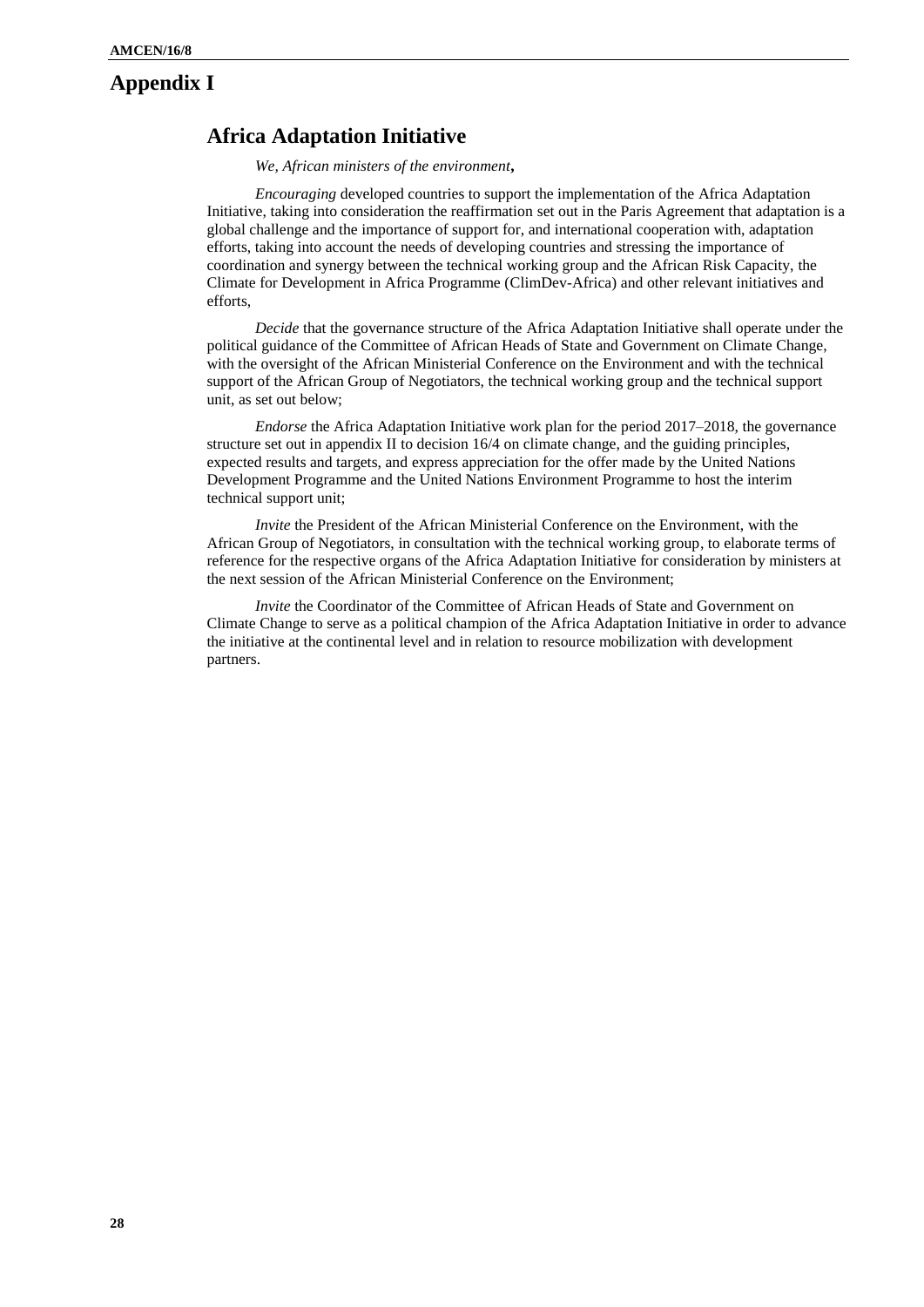# **Appendix II**

## **Governance structure of the Africa Adaptation Initiative**

The governance structure of the Africa Adaptation Initiative shall:

(a) Operate under the political guidance and supervision of the Committee of African Heads of State and Government on Climate Change and the African Ministerial Conference on the Environment. As a political body, the Conference shall:

- (i) Provide political leadership and increase the visibility of the need to enhance action on adaptation and to address loss and damage in Africa;
- (ii) Advocate the mobilization of additional resources to support African countries in enhancing adaptation action and to address loss and damage;
- (iii) Receive advice and recommendations from the technical working group and the technical support unit;
- (iv) Approve the annual work plan and budget of the technical support unit and the appointment of the Head of the technical support unit;
- (v) Facilitate and approve other tasks to enhance adaptation action and address loss and damage upon recommendation by the technical working group or the technical support unit.

(b) Include the technical working group, chaired by the President of the African Ministerial Conference on the Environment and composed of the African Union Commission, the NEPAD Planning and Coordinating Agency, the African Group of Negotiators, the African Development Bank, African Risk Capacity, the Economic Commission for Africa, the United Nations Environment Programme and the United Nations Development Programme. The technical working group shall:

- (i) Increase the visibility of the Initiative and ensure the mobilization of adequate resources needed for its operationalization and implementation;
- (ii) Promote coherence between the Initiative and other relevant initiatives;
- (iii) Provide technical advice and recommendations to the technical support unit;
- (iv) Offer advice and recommendations through its chair to the African Ministerial Conference on the Environment for political guidance to the Initiative and to the technical support unit;
- (v) Undertake other such functions as may be determined by the African Ministerial Conference on the Environment.
- (c) Further include a technical support unit, which shall:
	- (i) Serve as the secretariat and coordinate the day-to-day operationalization of the Initiative;
	- (ii) Operate under the guidance and authority of the African Ministerial Conference on the Environment and report to the Conference;
	- (iii) Prepare and, once approved, undertake its work plan in accordance with its budget;
	- (iv) Follow advice and recommendations from the technical working group regarding its operations.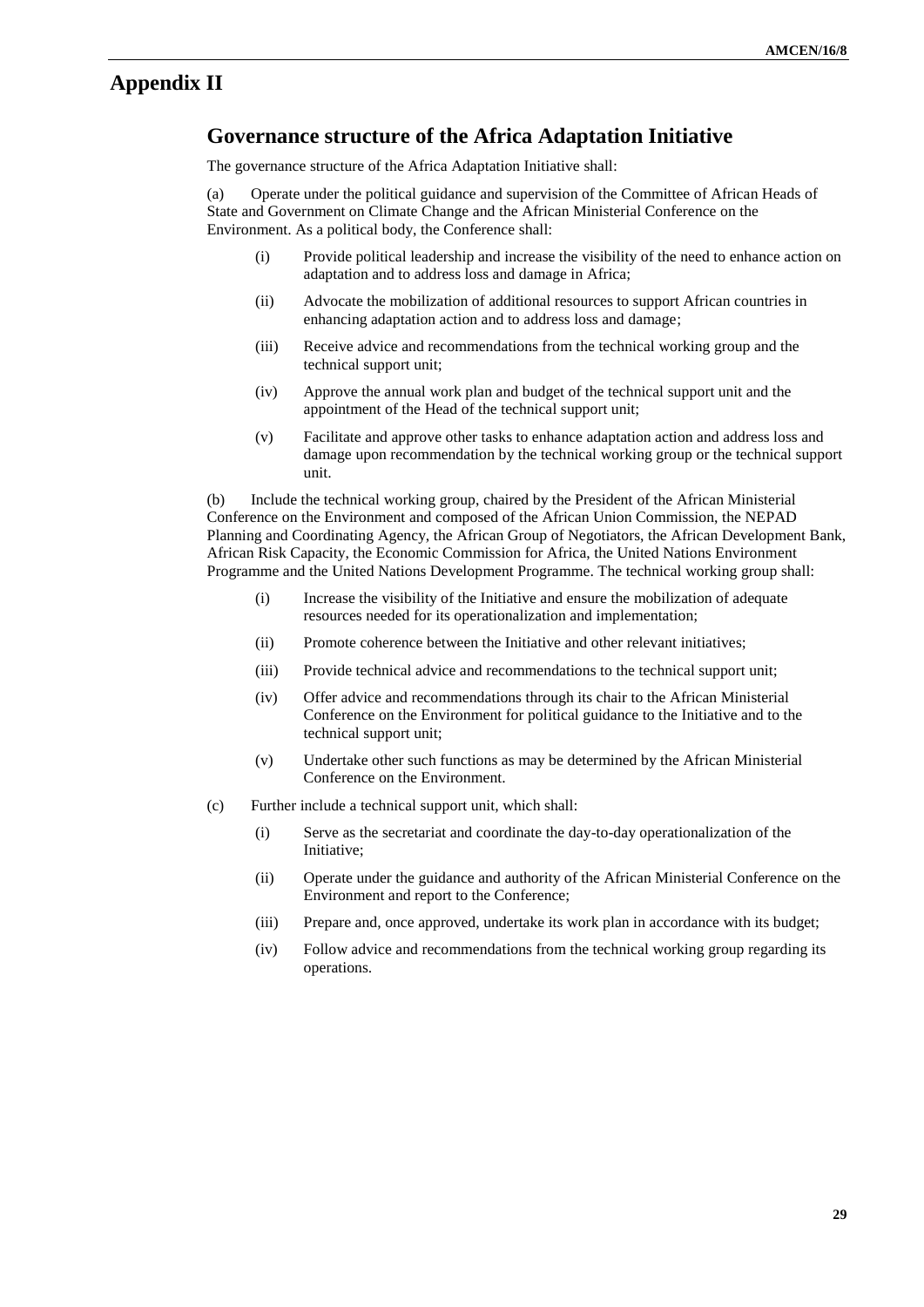# **Appendix III**

**Key messages on climate change negotiations for the twenty-third session of the Conference of the Parties to the United Nations Framework Convention on Climate Change, the thirteenth session of the Conference of the Parties serving as the meeting of the Parties to the Kyoto Protocol and the second part of the first session of the Conference of the Parties serving as the meeting of the Parties to the Paris Agreement**

#### **Pre-2020 action**

1. We note with concern the inadequate pre-2020 mitigation ambition, which is likely to lead to a gap of 8 to 12 gigatonnes of carbon dioxide equivalent emissions for a scenario in which warming is limited to less than  $2^{\circ}C$  above pre-industrial levels, and a larger ambition gap for an equivalent probability of remaining below 1.5°C. We urge developed countries to demonstrate leadership in increasing their ambition and supporting developing countries in their efforts.

2. We urge developed countries to enhance ambition in the pre-2020 period in order to close the ambition gap on mitigation, the adaptation gap and the finance gap. We call upon all countries to accelerate the full implementation of the United Nations Framework Convention on Climate Change, its Kyoto Protocol and relevant decisions in accordance with the obligations under the Convention.

3. We further urge developed country parties to continue to fulfil their commitments under the United Nations Framework Convention on Climate Change and its Kyoto Protocol. We call on parties that have not yet done so to ratify the Doha Amendment to the Kyoto Protocol, which establishes the second commitment period of the Kyoto Protocol.

4. We reiterate the importance of adaptation in Africa and stress the importance of the technical examination process on adaptation to strengthen resilience, reduce vulnerabilities and increase the understanding and implementation of adaptation actions in the pre- and post-2020 periods. We further call on the high-level Climate Action Champions appointed under the United Nations Framework Convention on Climate Change to advocate, through high-level engagement, the acceleration of the implementation of concrete adaptation actions, including through enhanced means of implementation.

5. We urge parties to the Paris Agreement to recognize the special circumstances and needs of African countries, in line with the relevant and previous decisions adopted by the Conference of the Parties, and call upon the incoming presidency of the Conference of the Parties to continue with the consultations, with a view to reaching a decision in that regard by the twenty-fourth session of the Conference of the Parties.

6. We call for developed countries to accelerate action to fulfil the goal of providing at least 100 billion United States dollars by 2020 from a variety of sources, and to ensure that balance is achieved between finance for adaptation and mitigation, taking into account the need to double adaptation finance to address the immediate needs of African countries.

7. We stress the importance of enhanced ambition to tackle climate change in the current and subsequent replenishment processes of the operating entities of the financial mechanism, in particular the seventh replenishment of resources of the Global Environment Facility Trust Fund and the replenishment process of the Green Climate Fund.

8. We highlight the important role of the operating entities of the financial mechanism in supporting the actions of developing countries to tackle climate change, and the importance of ensuring predictable, sustainable and adequate resources for the funds that are supporting climate action, in particular the Global Environment Facility Trust Fund, the Green Climate Fund and the Adaptation Fund.

#### **Programme of work of the Ad Hoc Working Group on the Paris Agreement**

9. We note the threat that climate change poses to the development of Africa and the urgent need to tackle the immediate, short and medium-term adaptation challenges facing African countries. We call for the operationalization of the global goal on adaptation under article 7 of the Paris Agreement.

10. We urge developed countries to provide full support to developing countries for the formulation, updating and implementation of adaptation communications, including as a component of nationally determined contributions, in a manner that takes into account information on the needs of developing countries and associated costs, including the support needed to implement adaptation action.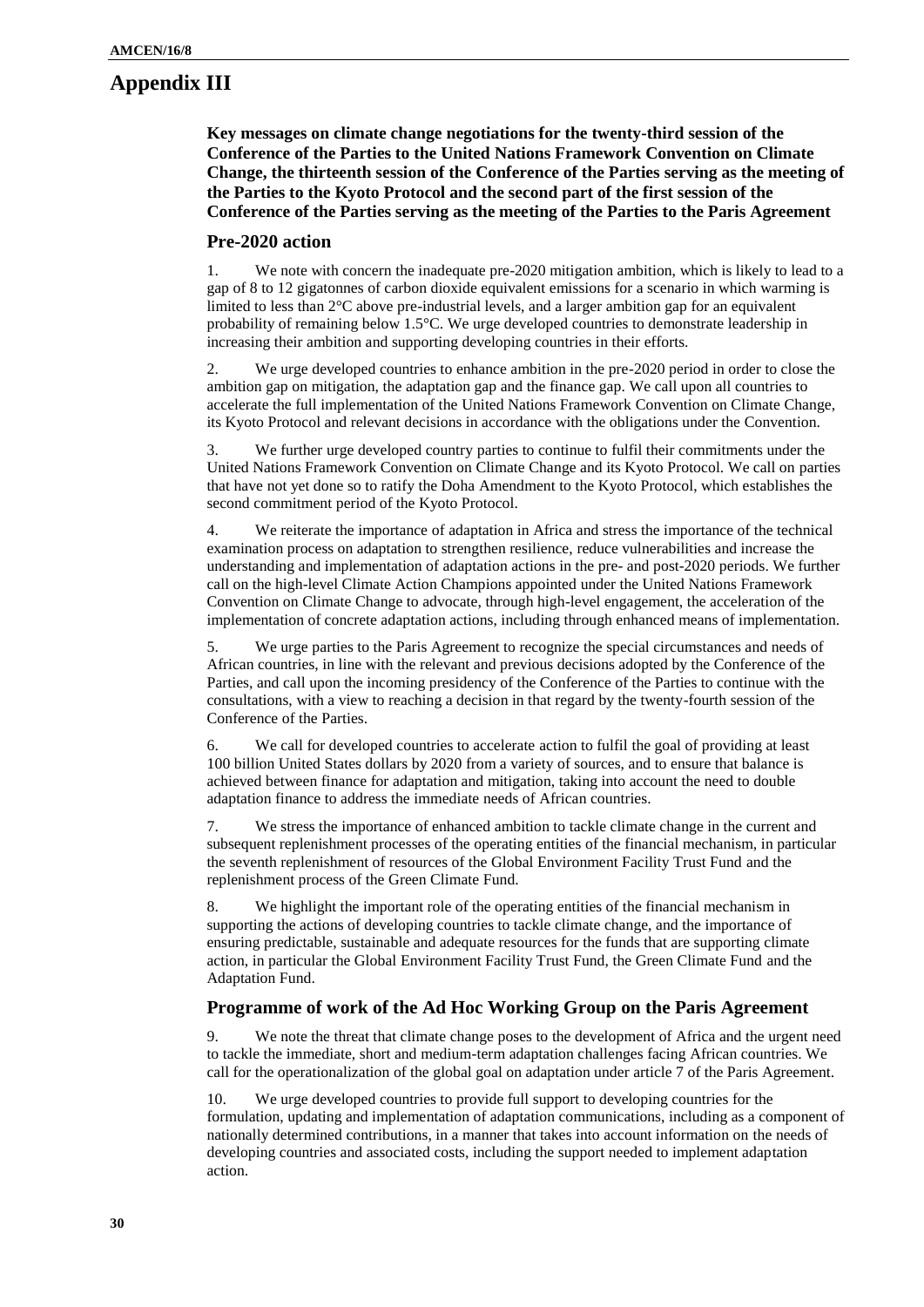11. We call for the enhancement of institutional arrangements and support, in terms of finance, technology and capacity-building, in order for the Warsaw International Mechanism for Loss and Damage associated with Climate Change Impacts to achieve its mandate and fulfil its functions.

12. We further call for the expeditious completion of the five-year work plan of the Executive Committee of the Warsaw International Mechanism, which should take into consideration the priorities identified by developing countries to assist them in preparing and implementing plans and strategies that address current and anticipated losses and damages in the light of the agreed temperature goal.

13. We emphasize the importance of further guidance as to the information required to ensure the clarity and transparency of the mitigation component of nationally determined contributions so as to contribute to a meaningful global stocktake, recognizing that developed countries should take the lead by undertaking economy-wide absolute emission reduction targets, while noting the flexibility provided to developing countries under the Paris Agreement.

14. We call for enhanced mitigation ambition in line with article 2 of the Paris Agreement and with the principles and provisions of the United Nations Framework Convention on Climate Change. We stress that enhanced support for African countries will allow for higher ambition in their actions, recognizing that development needs are the priority for Africa.

15. We encourage all parties to conclude the modalities for the biennial communication of indicative support to developing countries at the twenty-fourth session of the Conference of the Parties, including the associated quantitative and qualitative information of projected levels of public financial resources to be provided to developing countries.

16. We further encourage all parties to initiate at the twenty-third session of the Conference of the Parties the negotiations, to be undertaken prior to 2025, for the new collective quantified finance goal from developed countries from a floor of 100 billion United States dollars per year, as provided for in paragraph 53 of decision 1/CP.21, taking into account the lengthy and complicated access and disbursement rules and procedures.

17. We urge all parties to finalize the arrangements for the Adaptation Fund to serve the Paris Agreement, noting that the share of proceeds under article 6 of the Paris Agreement constitutes an important source for the Fund, in addition to voluntary contributions.

18. We recognize the importance of technology in climate action and the role of the technology framework under article 10 of the Paris Agreement. We urge that its elaboration involve updating technology needs assessments, enhancing the implementation of their results, assessing available technologies and enhancing financial and technical support for the implementation of climate action.

19. We underline the importance of the early and full implementation of article 11 of the Paris Agreement, noting the need for capacity-building for African countries to deliver on their obligations, and urge parties to fast-track the activities of the Paris Committee on Capacity-building in order to address gaps and needs, both current and emerging, for implementing climate action. We further urge developed countries to pledge financial resources to the core budget of the United Nations Framework Convention on Climate Change to support an increased frequency of meetings of the Paris Committee in order for it to achieve its objectives.

20. We call for the acceleration of the establishment of the enhanced transparency framework for action and support, and urge the development of its modalities, procedures and guidelines, to take into account flexibility, different types of commitments and the different capacities of parties, in line with, and building on, existing transparency arrangements under the Convention.

21. We stress the importance of a balanced consideration of action and support, noting the importance of the transparency of support in building trust and in enabling developing country action. We further stress that the financial mechanism of the United Nations Framework Convention on Climate Change should continue to provide full support for developing countries to implement activities under the Capacity-building Initiative for Transparency, in line with the relevant decisions of the Conference of the Parties.

22. We recognize the importance of the global stocktake and its outcomes in stimulating parties to self-enhance and update their contributions, stressing that developed countries will take the lead, in the interests of equity and in the light of common but differentiated responsibilities and respective capabilities. We urge that the global stocktake be informed by the best available science and be conducted in a manner that is comprehensive, facilitative and balanced in its assessment of the collective efforts of parties in terms of mitigation, adaptation and means of implementation, noting